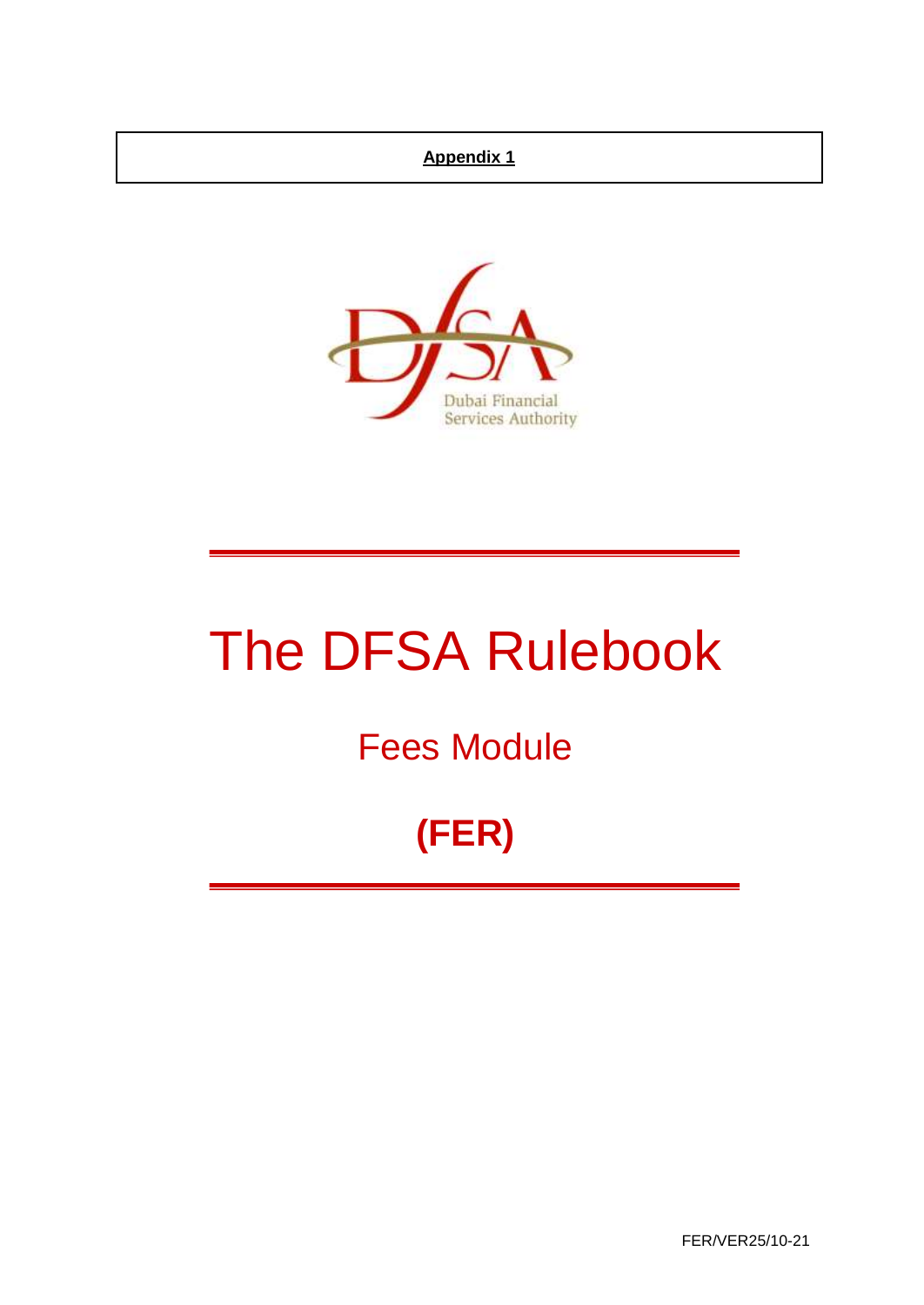

## **Contents**

The contents of this module are divided into the following chapters, sections and appendices:

| $\mathbf 1$ . |                                                                                |  |
|---------------|--------------------------------------------------------------------------------|--|
| 1.1           |                                                                                |  |
| 1.2           |                                                                                |  |
| 2.            |                                                                                |  |
| 2.1           |                                                                                |  |
| 2.2           |                                                                                |  |
| 2.3           | Application to register as a Registered Auditor or Audit Principal9            |  |
| 2.4           |                                                                                |  |
| 2.5           |                                                                                |  |
| 2.6           | Application for Recognition as a Recognised Body or Recognised Member 9        |  |
| 2.7           | Applications relating to Authorised Individuals and Key Individuals9           |  |
| 2.8           |                                                                                |  |
| 2.9<br>2.10   | Application for admittance of Securities to the Official List of Securities 10 |  |
| 2.11          |                                                                                |  |
|               |                                                                                |  |
| 3             |                                                                                |  |
| 3.1<br>3.2    |                                                                                |  |
| 3.3           |                                                                                |  |
| 3.4           |                                                                                |  |
| 3.5           |                                                                                |  |
| 3.6           |                                                                                |  |
| 3.7           | Designated Non-Financial Businesses and Professions (initial period)  18       |  |
| 3.8           | Designated Non-Financial Businesses and Professions (subsequent periods)18     |  |
| 3.9           |                                                                                |  |
| 3.10          |                                                                                |  |
| 3.10A         |                                                                                |  |
| 3.11          |                                                                                |  |
| 3.12<br>3.13  |                                                                                |  |
|               |                                                                                |  |
| 4             |                                                                                |  |
| 4.1           |                                                                                |  |
| 4.2           | Seeking consent to commence a regulatory proceeding before the FMT23           |  |
| 4.3           |                                                                                |  |
| 5             |                                                                                |  |
| 5.1           |                                                                                |  |
| 6             |                                                                                |  |
| 7             |                                                                                |  |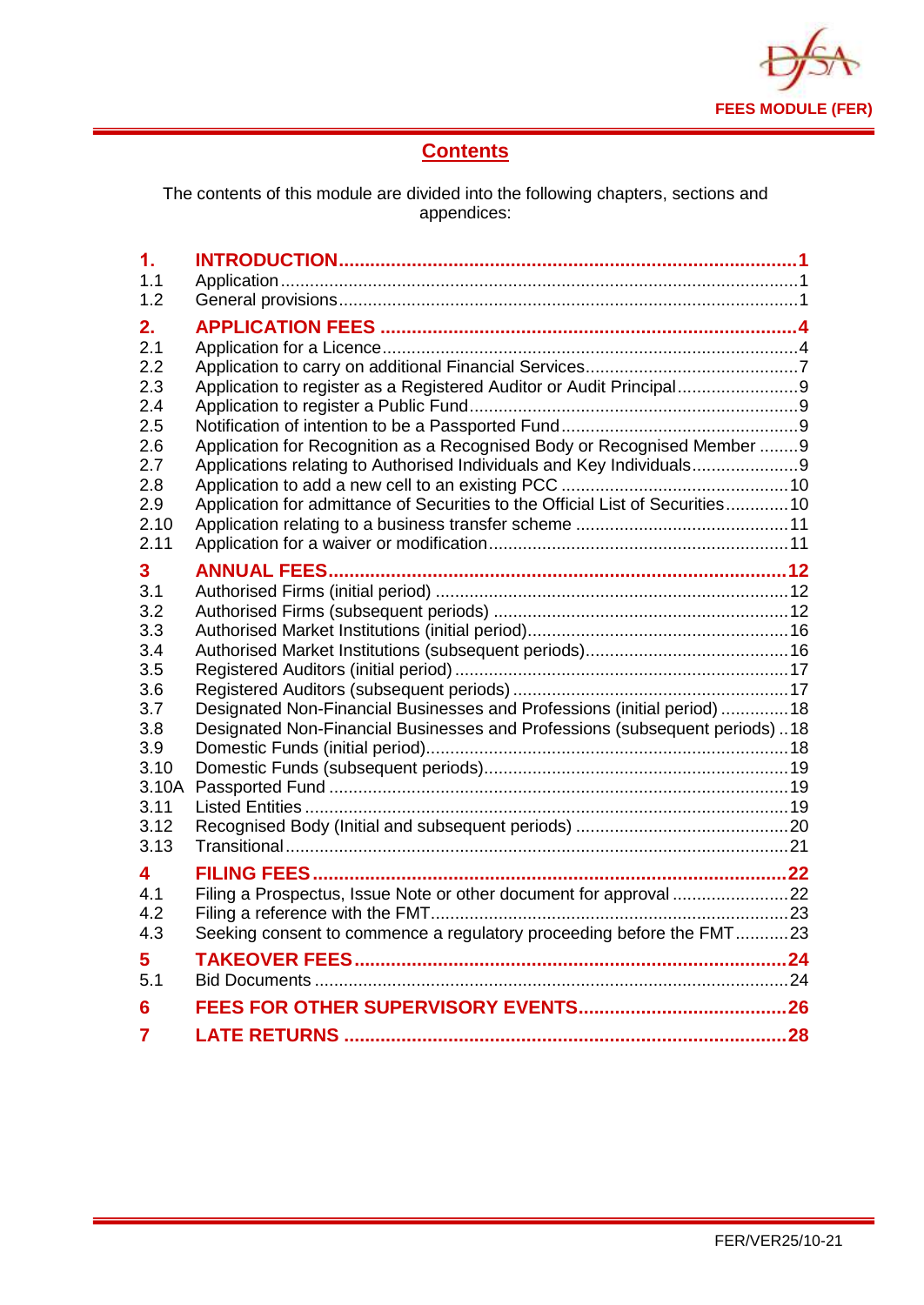

## <span id="page-2-0"></span>**1. INTRODUCTION**

## <span id="page-2-1"></span>**1.1 Application**

**1.1.1** This module applies to a Person to whom a provision in legislation administered by the DFSA applies.

## <span id="page-2-2"></span>**1.2 General provisions**

#### **Due date for payment of fees**

- **1.2.1** Where pursuant to chapter 2 or 4, a fee is payable for any application to the DFSA, the application will not be regarded as submitted until the fee and any supplementary fee has been paid in full.
- **1.2.2** In regard to fees payable pursuant to chapter 3:
	- (a) the initial annual fee must be paid in full to the DFSA within 21 days of the date on which the Licence, Recognition or registration is granted or notification made; and
	- (b) subsequent annual fees are payable in advance and must be paid in full to the DFSA:
		- (i) in the case of a Person other than a Registered Auditor, on or before 1 January of the calendar year to which the fee relates;
		- (ii) in the case of a Registered Auditor, on or before 1 March of the calendar year to which the fee relates; and
		- (iii) in the case of a Passported Fund, on or before the anniversary of the date of notification.

#### **Guidance**

In regard to the payment of subsequent annual fees, invoices will be issued at least 21 days before the specified date for payment.

- **1.2.3** In respect of a fee payable pursuant to chapter 5, payment must be made to the DFSA by the Bidder:
	- (a) at the time of filing of the Bid Document with the DFSA; and
	- (b) before the document is posted.

#### **Guidance**

If a fee under chapter 5 is not paid by the date on which it becomes due, the Person is in breach of a Rule and the DFSA is entitled to take action including, but not limited to, taking steps to suspend or cancel listing.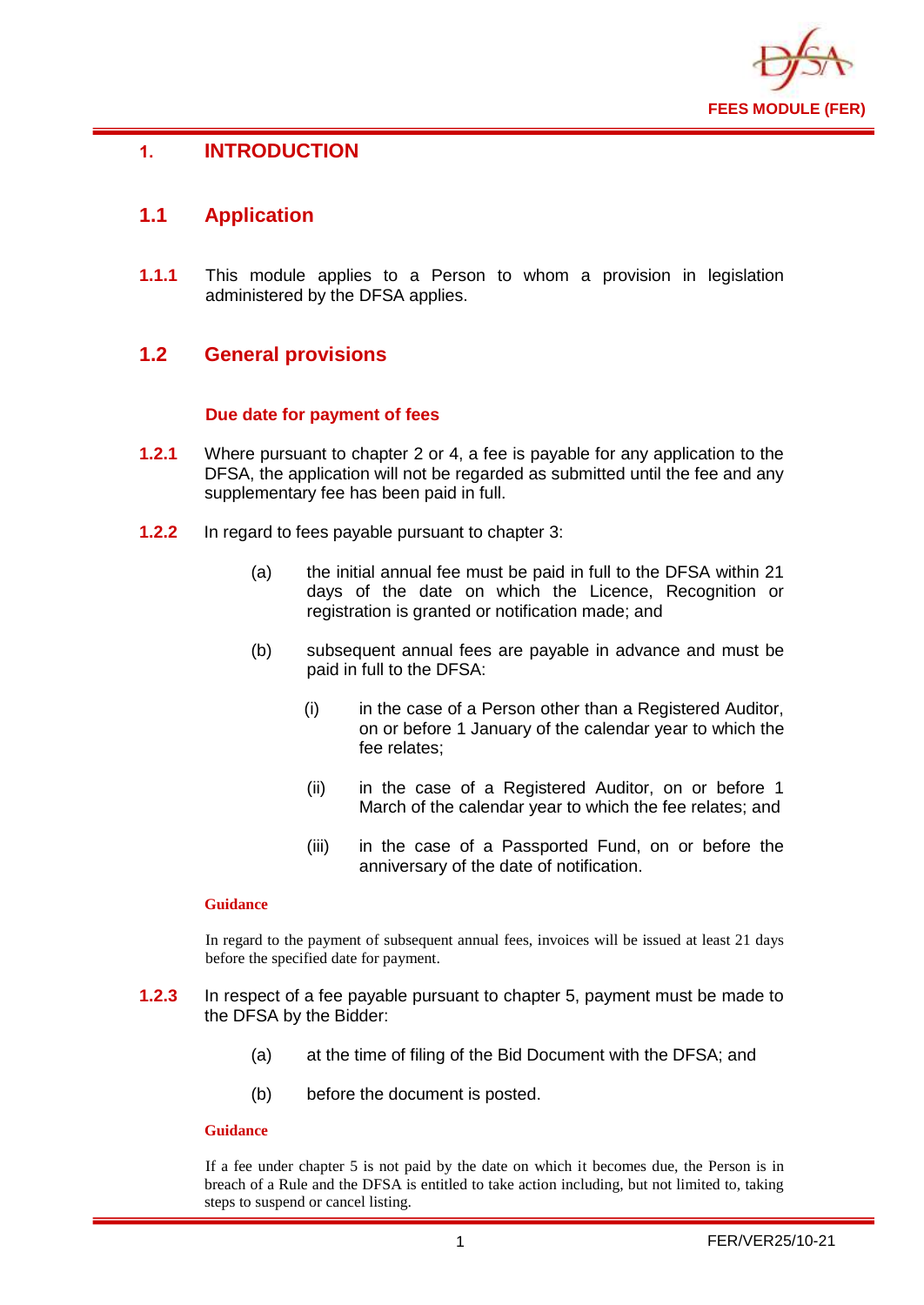

- **1.2.4** If a fee is payable under chapter 6 for an application, notification or request, the application, notification or request will not be regarded as submitted until the fee has been paid in full.
- **1.2.5** If a fee is payable under chapter 7, the fee must be paid in full within 21 days after the DFSA issues an invoice for that fee.

#### **Reduction, waiver or refund of fees**

**1.2.6** The DFSA may reduce, waive or refund all or part of any fee if it considers that, in the exceptional circumstances of a particular case, it would be equitable to do so.

#### **Supplementary fees**

- **1.2.7** (1) The DFSA may require a Person to pay to the DFSA a supplementary fee in circumstances where it expects to incur substantial additional costs in dealing with an application, notification or conducting ongoing supervision.
	- (2) The procedures in Schedule 3 to the Regulatory Law apply to a decision of the DFSA to require a Person to pay a supplementary fee.
	- (3) If the DFSA decides to require a Person to pay a supplementary fee, the Person may refer the matter to the FMT for review.
	- (4) If the DFSA requires a supplementary fee to be paid, it must issue an invoice to the Person concerned and the Person must pay the fee by the date specified in the invoice.

#### **Guidance**

- 1. The application and annual fees already include an element for specified complexity and other circumstances meriting an appropriate increase to the basic fee. However, if, in the DFSA's opinion, the reasonably estimated cost of dealing with a matter (based on the time likely to be spent on it) is likely to exceed the amount provided for in these Rules, the DFSA may impose a supplementary fee to cover the additional time it reasonably expects to spend on the matter. Such circumstances could include, for example:
	- (a) complex applications by reason of the applicant's start-up profile, origin, ownership structure or proposed business model;
	- (b) cases where it may be necessary to conduct intense supervisory scrutiny of an entity from a risk perspective;
	- (c) novel proposals and applications that cover untested ground or untested areas of the regulatory regime;
	- (d) if a transaction or event involving a Listed Entity, such as an acquisition, disposal, takeover, merger or significant corporate event, is likely to cause the DFSA to incur substantial additional costs; or
	- (e) if the DFSA is likely to spend significant time on an issue affecting a Recognised Person, such as if the DFSA has to liaise with its home supervisor or carry out additional supervisory scrutiny of the Person.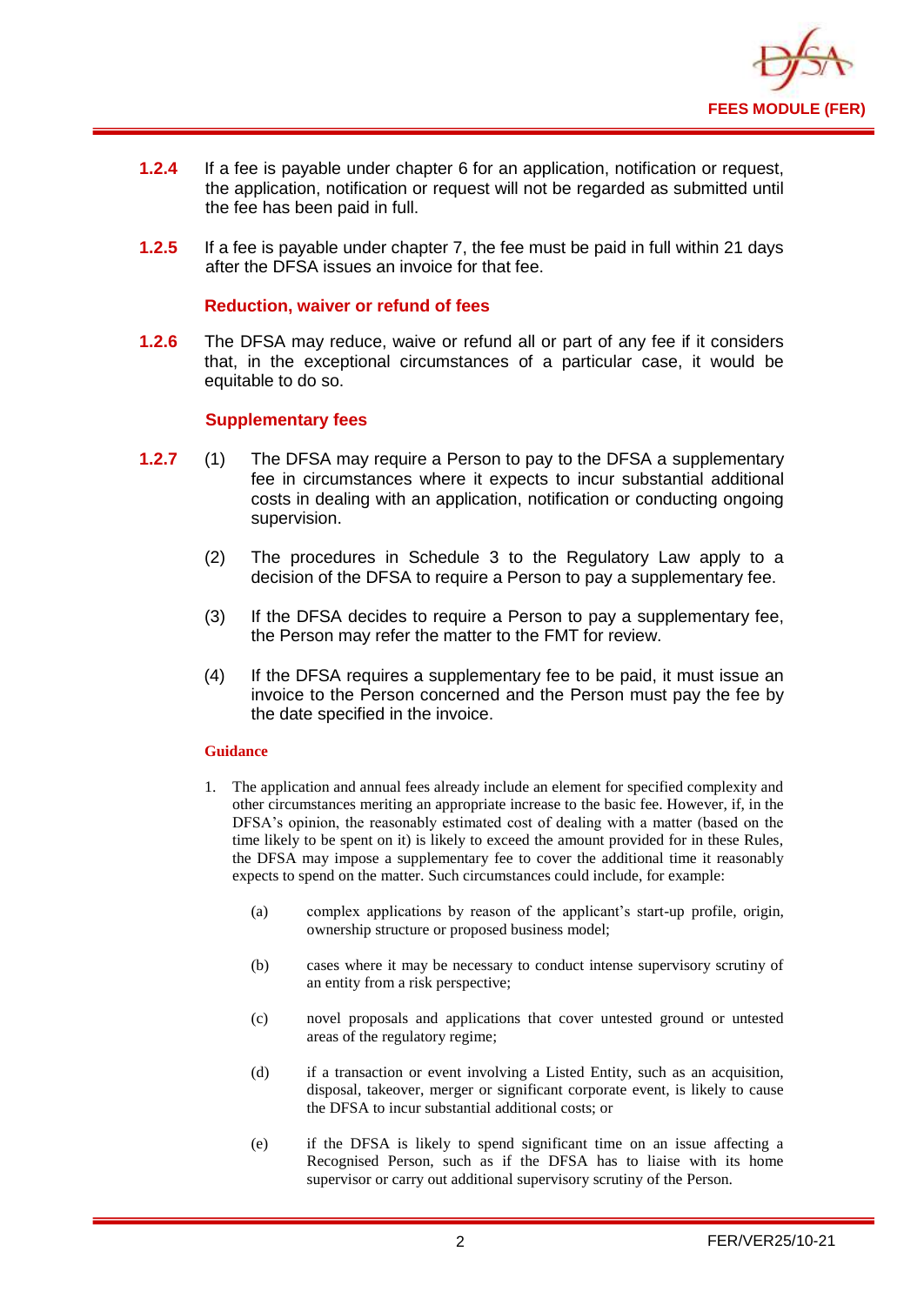

2. The purpose of the supplementary fee is to enable the DFSA to cover its costs for resources used in exceptional circumstances to deal with particular cases. The supplementary fee is not intended to be a general revenue raising tool, nor is it the DFSA's intention to use it as a means to make profits in relation to particular cases.

#### **Method of payment**

- **1.2.8** A fee payable under FER must be paid:
	- (a) in United States Dollars; and
	- (b) by a bank transfer made to the DFSA's bank account.

#### **Late payment fee**

- **1.2.9** (1) If a fee referred to in Rule 1.2.2, 1.2.5 or 1.2.7 is not paid in full by the due date, the non-payment incurs a late payment fee of:
	- (a) \$1,000 or an amount equal to 3% of the fee due (whichever is the greater); plus
	- (b) the fee due shall be increased by 1% for each calendar month, or part of a calendar month, that it remains outstanding after the due date.
	- (2) Nothing in this Rule limits the right of the DFSA to take any other action.

#### **Guidance**

If a Person does not pay a fee by the due date, the Person is in breach of a Rule and the DFSA is entitled to take action including, but not limited to, taking steps to withdraw the Person's authorisation, registration or recognition.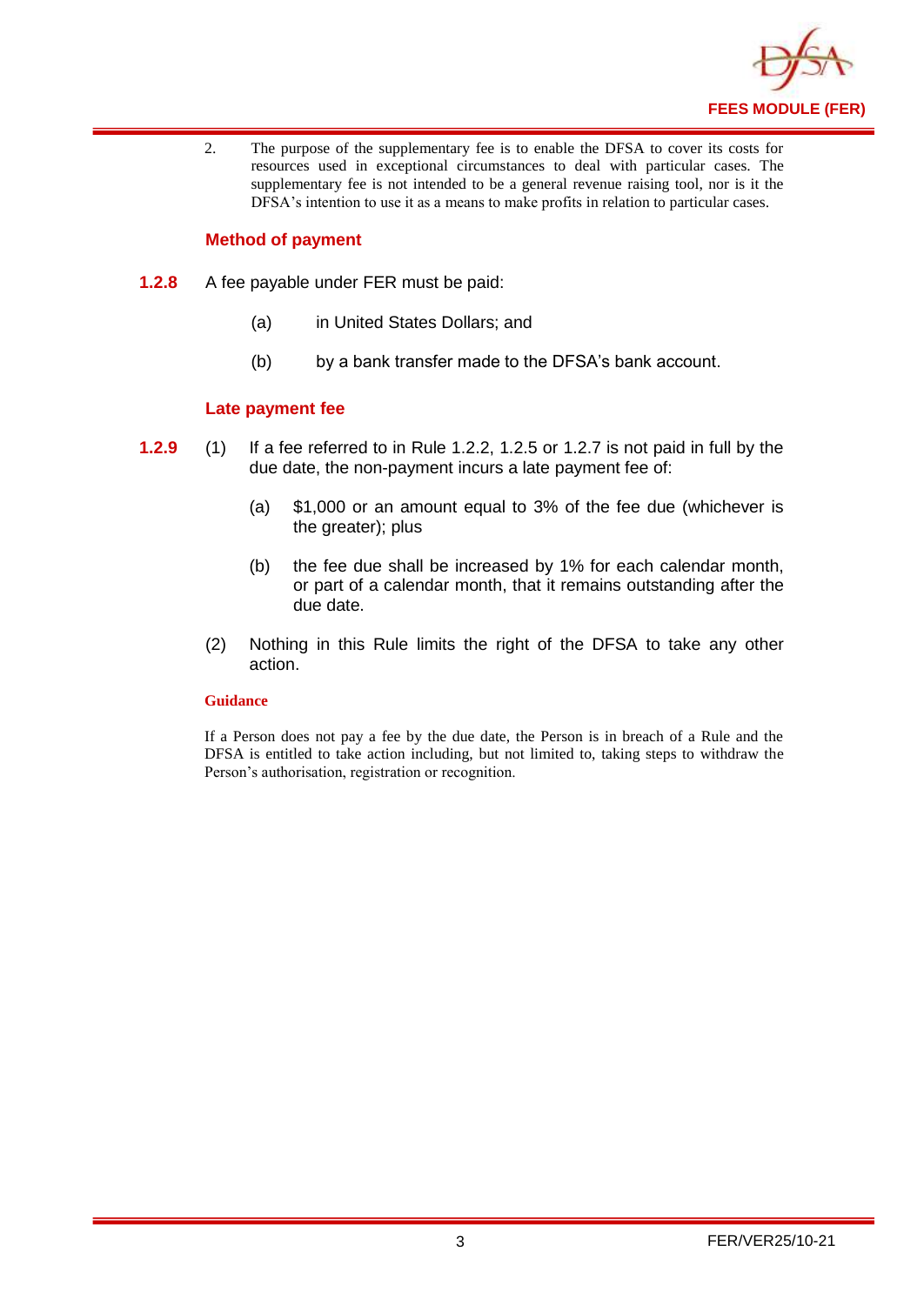

## <span id="page-5-0"></span>**2. APPLICATION FEES**

## <span id="page-5-1"></span>**2.1 Application for a Licence**

- **2.1.1** (1) An applicant applying for a Licence authorising it to carry on one or more Financial Services specified in the left hand column of the table in (2) must pay to the DFSA:
	- (a) the highest of the corresponding fees in the right hand column of that table; plus
	- (b) the fee in (3) if any of the specified factors apply.
	- (2) This is the table referred to in (1):

| Accepting Deposits or Providing Credit.                                                                                               | \$70,000 |
|---------------------------------------------------------------------------------------------------------------------------------------|----------|
| Dealing in Investments as Principal (except as a<br>matched principal).                                                               | \$40,000 |
| Effecting Contracts of Insurance or Carrying Out<br>Contracts of Insurance (except as a Captive<br>Insurer, as a PCC, or as an ISPV). | \$40,000 |
| Dealing in Investments as a matched principal.                                                                                        | \$25,000 |
| Dealing in Investments as Agent.                                                                                                      | \$25,000 |
| Managing Assets.                                                                                                                      | \$25,000 |
| Providing Custody.                                                                                                                    | \$25,000 |
| Providing Money Services (if it issues Stored<br>Value).                                                                              | \$25,000 |
| Managing a Profit Sharing Investment Account.                                                                                         | \$25,000 |
| Providing Trust Services (if it acts as trustee of<br>one or more express trusts).                                                    | \$25,000 |
| Acting as the Trustee of a Fund.                                                                                                      | \$25,000 |
| Acting as the Administrator of an Employee<br>Money Purchase Scheme.                                                                  | \$25,000 |
| Money Purchase<br>Operating<br>an Employee<br>Scheme.                                                                                 | \$20,000 |
| Arranging Deals in Investments.                                                                                                       | \$15,000 |
| Advising on Financial Products.                                                                                                       | \$15,000 |
| Arranging Custody.                                                                                                                    | \$15,000 |
| Arranging Credit and Advising on Credit.                                                                                              | \$15,000 |
| Providing Money Services (if it does not issue<br>Stored Value and does not only provide Money<br>Transmission).                      | \$15,000 |
| Insurance Intermediation.                                                                                                             | \$15,000 |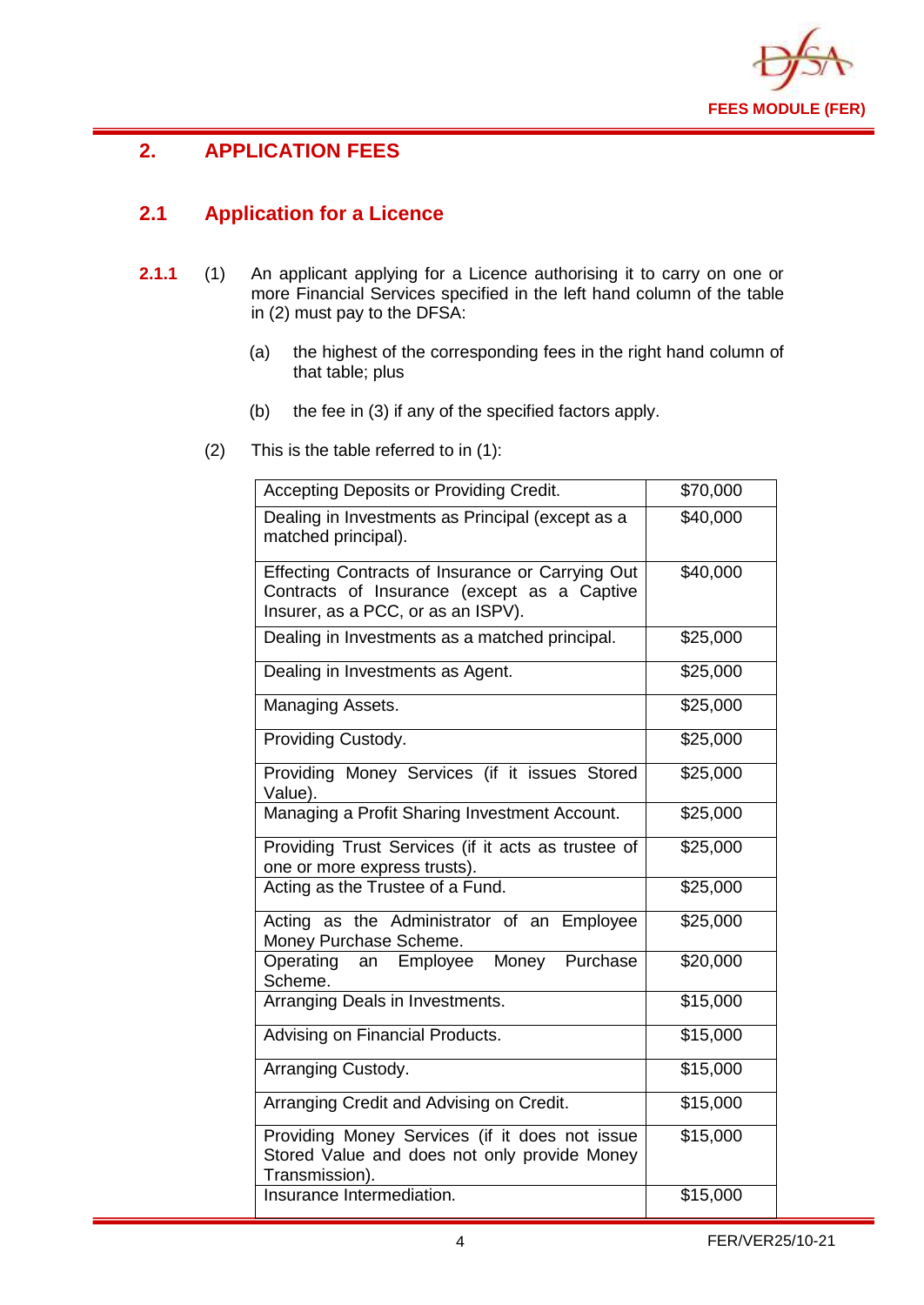

| Insurance Management.                                                                                                                                                                         | \$15,000 |
|-----------------------------------------------------------------------------------------------------------------------------------------------------------------------------------------------|----------|
| Providing Trust Services (if it does not act as<br>trustee of any express trust).                                                                                                             | \$15,000 |
| Providing Fund Administration.                                                                                                                                                                | \$15,000 |
| Operating a Credit Rating Agency.                                                                                                                                                             | \$10,000 |
| Managing a Collective Investment Fund if any<br>Fund to be managed is not a Qualified Investor<br>Fund, a Venture Capital Fund or an Investment<br>Company managed by its Corporate Director. | \$10,000 |
| Providing Money Services (if it only provides<br>Money Transmission)                                                                                                                          | \$10,000 |
| Effecting Contracts of Insurance or Carrying Out<br>Contracts of Insurance as a PCC:                                                                                                          |          |
| (a)<br>for the core; and                                                                                                                                                                      | \$8,000  |
| (b)<br>for each cell                                                                                                                                                                          | \$1,000  |
| Effecting Contracts of Insurance or Carrying Out<br>Contracts of Insurance as a Captive Insurer or as<br>an ISPV.                                                                             | \$5,500  |
| Managing a Collective Investment Fund if the<br>Funds to be managed will only be Qualified<br>Investor Funds, except where all of the Funds<br>are Venture Capital Funds.                     | \$5,000  |
| Managing a Collective Investment Fund if it is an<br>Investment Company managed by its Corporate<br>Director.                                                                                 | \$5,000  |
| Operating a Crowdfunding Platform.                                                                                                                                                            | \$5,000  |
| Arranging or Advising on Money Services                                                                                                                                                       | \$5,000  |
| Managing a Collective Investment Fund if the<br>only Funds to be managed are Venture Capital<br>Funds.                                                                                        | \$2,000  |

- (3) An additional amount equal to 100% of the fee specified under (2) is payable if any one or more of the following factors apply:
	- (a) the applicant has a corporate structure with:
		- (i) multiple levels (including the applicant's level); or
		- (ii) Group members incorporated in two or more jurisdictions (excluding the DIFC);
	- (b) the applicant has, or proposes to establish, a Holding Company in the DIFC;
	- (c) the applicant is from a jurisdiction, or intends to carry on business from the DIFC in a jurisdiction, where there is no bilateral memorandum of understanding between the DFSA and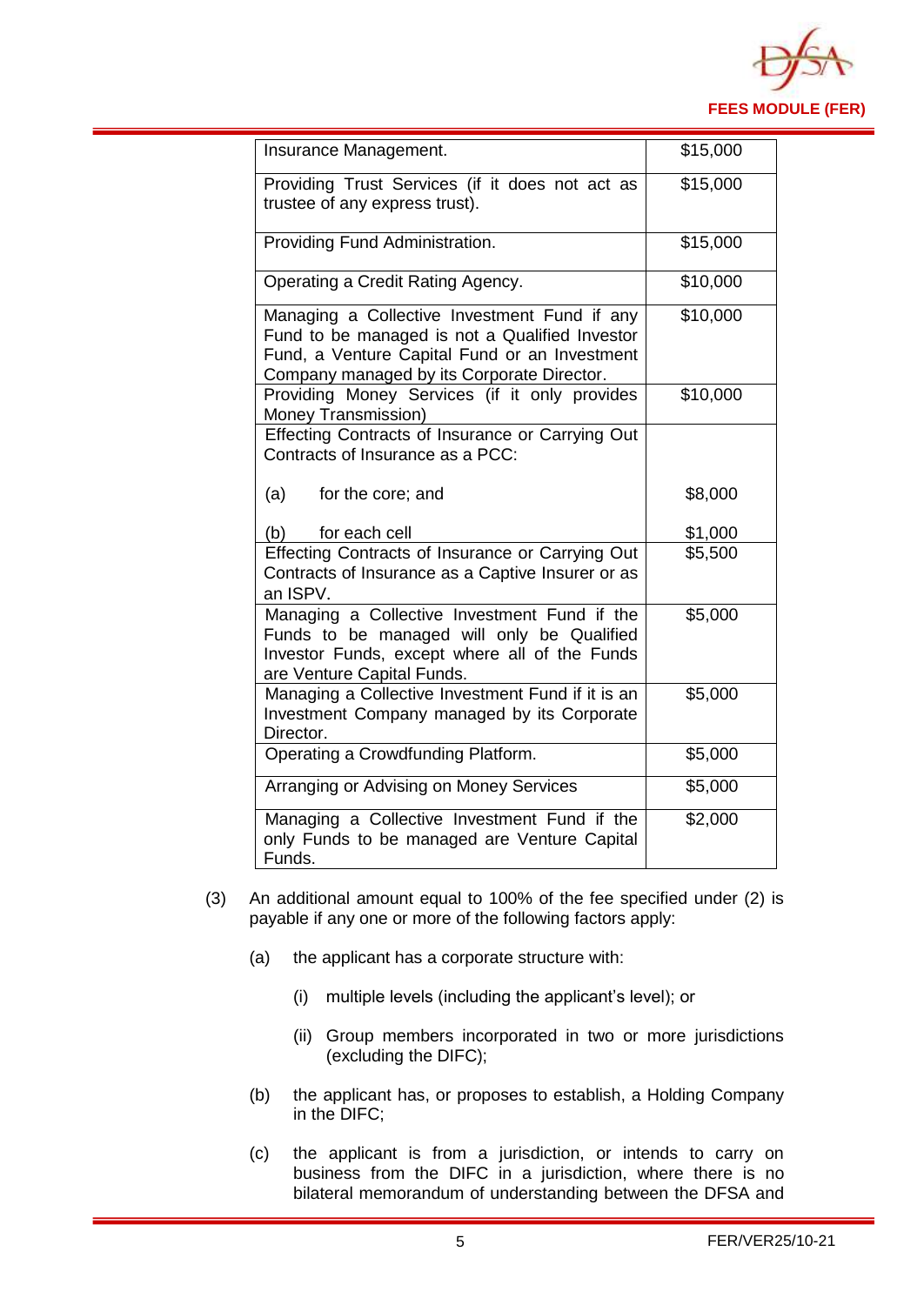

the relevant Financial Services Regulator in that jurisdiction;

- (d) the DFSA will act as the consolidated prudential supervisor of the applicant's Financial Group; or
- (e) the DFSA will act as the lead supervisor of part of the applicant's Group.
- **2.1.2** (1) An applicant applying for a Licence authorising it to carry on one or more of the Financial Services of Operating an Exchange and Operating a Clearing House must pay to the DFSA:
	- (a) for Operating an Exchange, an application fee of \$150,000;
	- (b) for Operating a Clearing House, an application fee of \$150,000; and
	- (c) for Operating an Exchange and Operating a Clearing House, an application fee of \$300,000.
	- (2) An applicant referred to in (1) applying for an endorsement to carry on the Financial Service of Operating an Alternative Trading System must pay to the DFSA an additional application fee of:
		- (a) \$150,000 for Operating an ATS if it is to trade Security Tokens that are not admitted to trading on an Authorised Market Institution or other Regulated Exchange; or
		- (b) \$65,000 in any other case.
	- (3) An applicant must pay an additional application fee of \$10,000 for Operating an Exchange or ATS if it is to trade Investment Tokens and have Direct Access Members.
- **2.1.3** An applicant under Rule 2.1.2(a) or (c) seeking an endorsement to its Licence authorising it to maintain an Official List of Securities must pay to the DFSA an additional application fee of \$150,000.
- **2.1.4** An applicant applying for a Licence authorising it to carry on the Financial Service of Operating a Representative Office must pay to the DFSA an application fee of \$4,000.
- **2.1.5** (1) An applicant for a Licence applying for an authorisation to carry on the Financial Service of Operating an Alternative Trading System must pay to the DFSA an additional application fee of:
	- (a) \$150,000 for Operating an ATS if it is to trade Security Tokens that are not admitted to trading on an Authorised Market Institution or other Regulated Exchange; or
	- (b) \$65,000 in any other case.
	- (2) An applicant referred to in (1) must pay an additional application fee of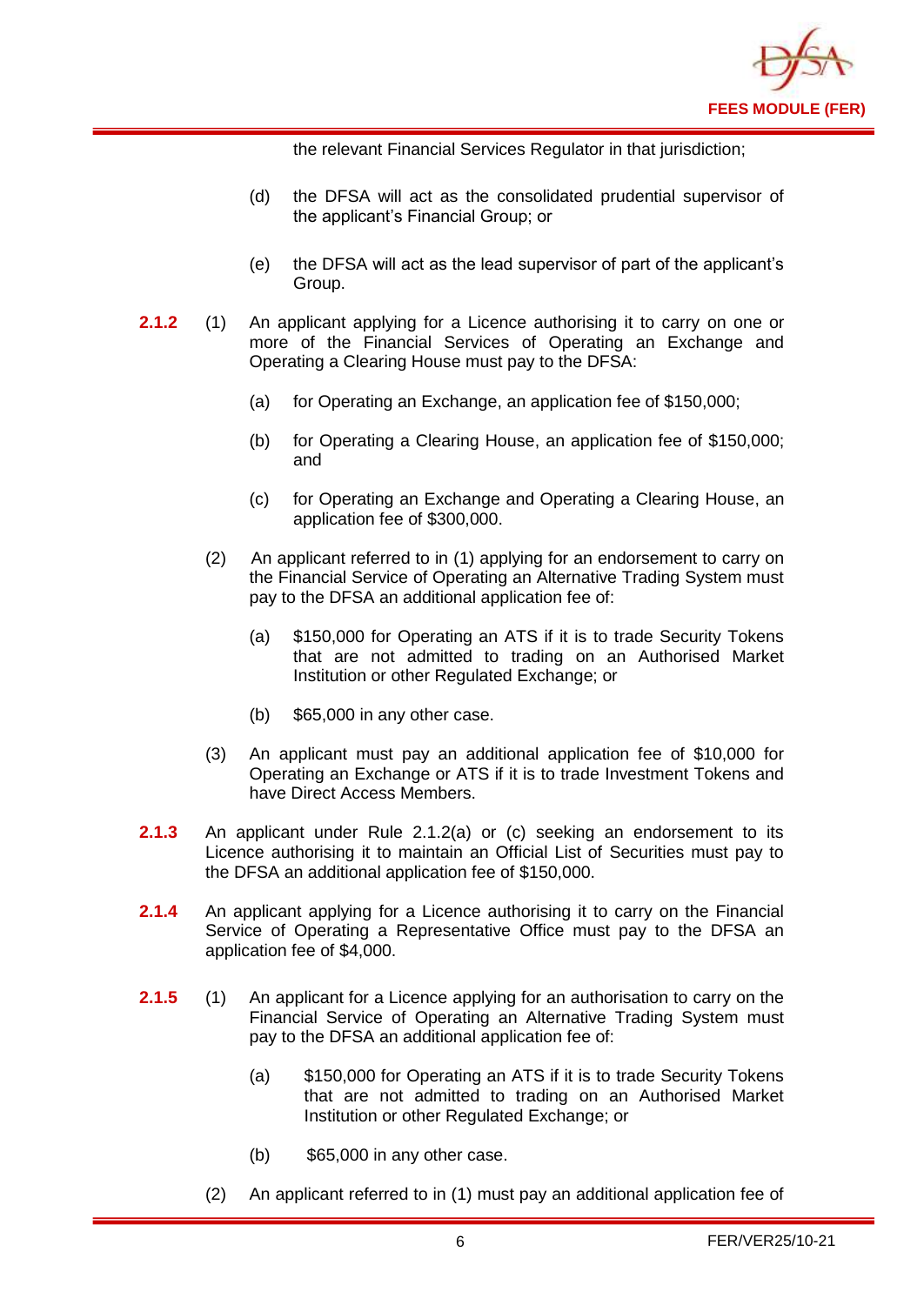

\$10,000 for Operating an ATS if it is to trade Investment Tokens and have Direct Access Members.

- **2.1.6** An applicant for a Licence must pay to the DFSA the following additional fee for an application for the following endorsements:
	- (a) to act as a Trade Repository, \$15,000;
	- (b) to carry on a Financial Service with or for a Retail Client, \$20,000;
	- (c) to use a Fund Platform, \$20,000.

#### **Guidance**

Apart from the application fees specified for particular endorsements in Rules 2.1.2, 2.1.3, 2.1.5 and 2.1.6, fees are not payable for applications for other endorsements if made at the same time as an initial application for a Licence. However, if an application for an endorsement is made after a Licence has been granted, a fee will be payable – see for example Rule 2.2.5.

## <span id="page-8-0"></span>**2.2 Application to carry on additional Financial Services**

#### **Guidance**

Section 2.2 applies to a Person that is already licensed (i.e. an Authorised Firm or Authorised Market Institution), that applies for a further authorisation or endorsement.

- **2.2.1** An Authorised Firm applying for authorisation to carry on additional Financial Services must pay to the DFSA an application fee equal to the difference between:
	- (a) the basic fee which would be payable under Rule 2.1.1 (1) if it were an applicant for a Licence in terms currently being sought; and
	- (b) the basic fee which would be payable under Rule 2.1.1 (1) if it were an applicant for a Licence in terms of that currently held.
- **2.2.2** An Authorised Market Institution applying for authorisation to carry on an additional Financial Service must pay to the DFSA:
	- (a) an application fee of \$150,000 for the Financial Service of Operating a Clearing House; or
	- (b) an application fee of \$150,000 for the Financial Service of Operating an Exchange.
- **2.2.3** An Authorised Market Institution applying for an endorsement on its Licence authorising it to maintain an Official List of Securities must pay to the DFSA an additional application fee of \$150,000.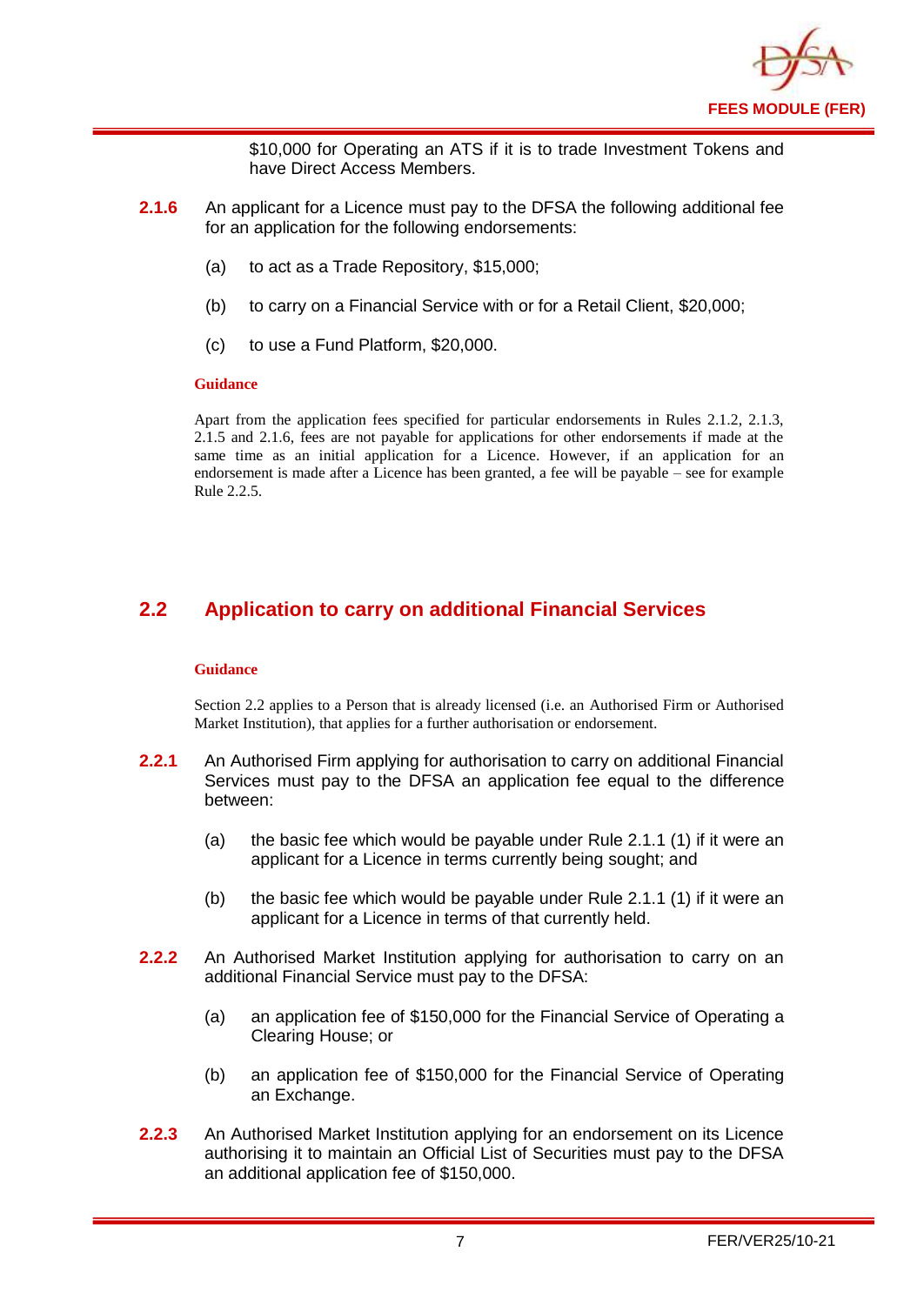

- **2.2.4** (1) An Authorised Firm applying for an authorisation, or an Authorised Market Institution applying for an endorsement, to carry on the additional Financial Service of Operating an Alternative Trading System must pay to the DFSA an additional application fee of:
	- (a) \$150,000 for Operating an ATS if it is to trade Security Tokens that are not admitted to trading on an Authorised Market Institution or other Regulated Exchange; or
	- (b) \$65,000 in any other case.
	- (2) An applicant referred to in (1) must pay an additional application fee of \$10,000 for Operating an ATS if it is to trade Investment Tokens and have Direct Access Members.
- **2.2.5** An Authorised Person must pay to the DFSA the following fee for an application for the following endorsements:
	- (a) to act as a Trade Repository, \$15,000;
	- (b) to carry on a Financial Service with or for a Retail Client, \$20,000;
	- (c) to conduct Islamic Financial Business, \$5,000;
	- (d) to hold or control Client Assets, \$5,000;
	- (e) to hold Insurance Monies, \$5,000;
	- (f) to conduct Insurance Intermediation activities in respect of contracts of Long-Term Insurance, \$5,000.

#### **Guidance**

Only paragraphs (a) and (c) of Rule 2.2.5 are relevant to Authorised Market Institutions.

- **2.2.6** (1) If an Authorised Firm applies to the DFSA to change the scope of its Licence, and no fee is otherwise payable under this section for the application, the Authorised Firm must pay to the DFSA an application fee of \$10,000 for the application.
	- (2) Paragraph (1) does not apply to an application that is only to remove an authorisation, endorsement, activity or financial product from a Licence.

#### **Guidance**

The reference to a change to the "scope" of a Licence covers any change to an authorisation, endorsement, activity, financial product, restriction or condition on the Licence (for which an application fee is not otherwise payable under this section). For example, an application to amend or remove a restriction on the Licence or to enable a firm to deal in Debentures instead of Shares or to add a product to the list of Investments that the firm may advise on.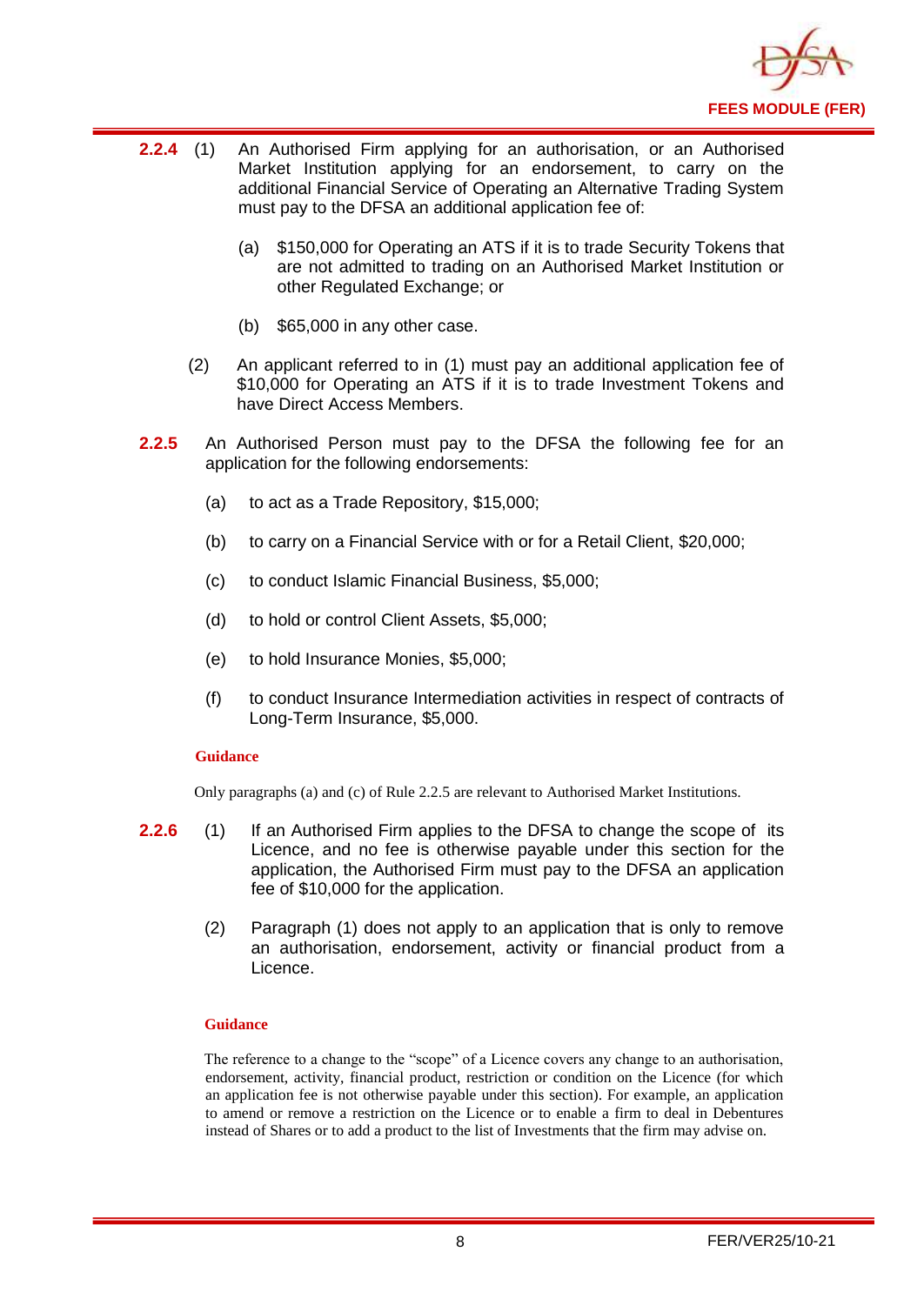

## <span id="page-10-0"></span>**2.3 Application to register as a Registered Auditor or Audit Principal**

- **2.3.1** An applicant for registration as a Registered Auditor must pay to the DFSA an application fee of \$7,000.
- **2.3.2** (1) An applicant for registration as an Audit Principal must pay to the DFSA an application fee of \$500.
	- (2) The fee in (1) does not apply to an application that is made in conjunction with an application for registration as a Registered Auditor.

## <span id="page-10-1"></span>**2.4 Application to register a Public Fund**

**2.4.1** The Fund Manager or the Person proposing to be the Fund Manager of a Domestic Fund which is a Public Fund, who is applying to register the Fund, must pay to the DFSA an application fee of \$1,000.

## <span id="page-10-2"></span>**2.5 Notification of intention to be a Passported Fund**

- **2.5.1** (1) A Fund Manager of a Domestic Fund notifying the DFSA of its intention to be a Passported Fund, must pay to the DFSA a notification fee of \$9,500.
	- (2) For the purposes of calculating the fee under (1), if the Fund is an umbrella fund, including, without limitation, a segregated portfolio company or cell company, a fee must be paid for each sub-fund, segregated portfolio or cell, as the case may be, instead of for the umbrella fund, segregated portfolio company or cell company.

#### **Guidance**

The fee in Rule 2.5.1 is payable only where the DFSA is the Home Regulator of the relevant Domestic Fund that intends to use the passporting procedures (see FPR section 7).

## <span id="page-10-3"></span>**2.6 Application for Recognition as a Recognised Body or Recognised Member**

- **2.6.1** An applicant for Recognition as a Recognised Body must pay to the DFSA an application fee of \$15,000.
- **2.6.2** An applicant for Recognition as a Recognised Member must pay to the DFSA an application fee of \$1,000.

## <span id="page-10-4"></span>**2.7 Applications relating to Authorised Individuals and Key Individuals**

**2.7.1** An Authorised Firm applying to the DFSA: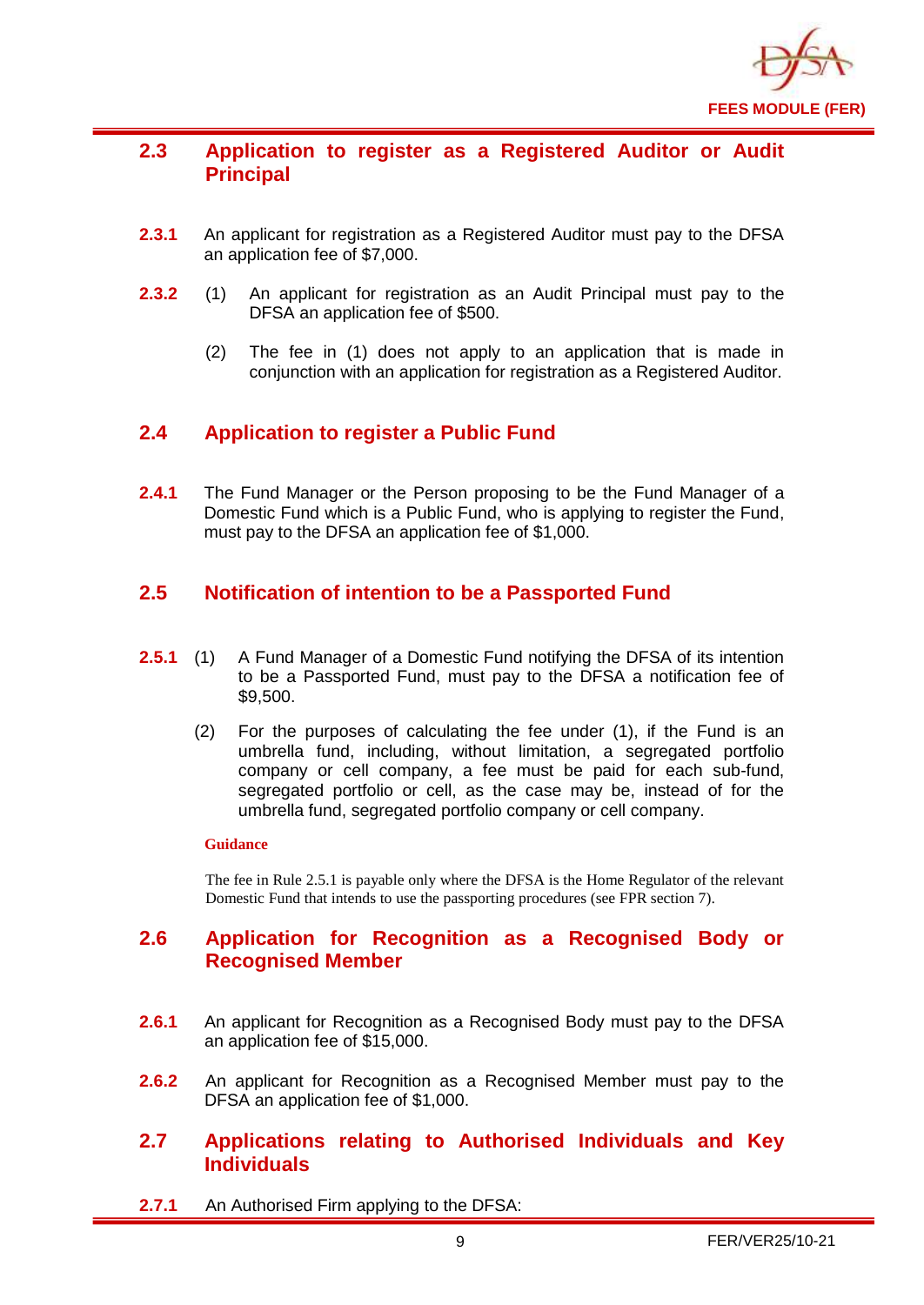

- (a) for Authorised Individual status for an individual;
- (b) to amend an Authorised Individual's authorisation to include a new Licensed Function; or
- (c) to substitute one Authorised Individual for another performing a particular Licensed Function in the Authorised Firm,

must pay to the DFSA an application fee of \$500 for each Authorised Individual for whom it is seeking authorisation; to amend the scope of his authorisation; or to substitute as an Authorised Individual (as the case may be).

- **2.7.2** An Authorised Market Institution applying to the DFSA:
	- (a) for Key Individual status for an individual;
	- (b) to amend a Key Individual's authorisation to include a new Licensed Function; or
	- (c) to substitute one Key Individual for another performing a particular Licensed Function in the Authorised Market Institution,

must pay to the DFSA an application fee of \$500 for each Key Individual for whom it is seeking authorisation; to amend the scope of his authorisation; or to substitute as a Key Individual (as the case may be).

#### **Guidance**

Rules 2.7.1 and 2.7.2 apply if a Person is already licensed by the DFSA and applies to add or change an Authorised Individual or Key Individual. A fee is not payable for an application for Authorised Individual or Key Individual status if the application is made at the same time as an initial application for a Licence.

## <span id="page-11-0"></span>**2.8 Application to add a new cell to an existing PCC**

**2.8.1** A Licenced PCC applying to add one or more new cells must pay to the DFSA \$1,000 in respect of each cell to be added.

## <span id="page-11-1"></span>**2.9 Application for admittance of Securities to the Official List of Securities**

**2.9.1** An applicant for admission of Securities to the Official List of Securities must pay to the DFSA an application fee of \$2,500.

#### **Guidance**

An applicant for admission of Securities to the Official List of Securities under Rule 2.9.1 may include an applicant who is an Exempt Offeror (as defined in Article 13(2) of the Markets Law).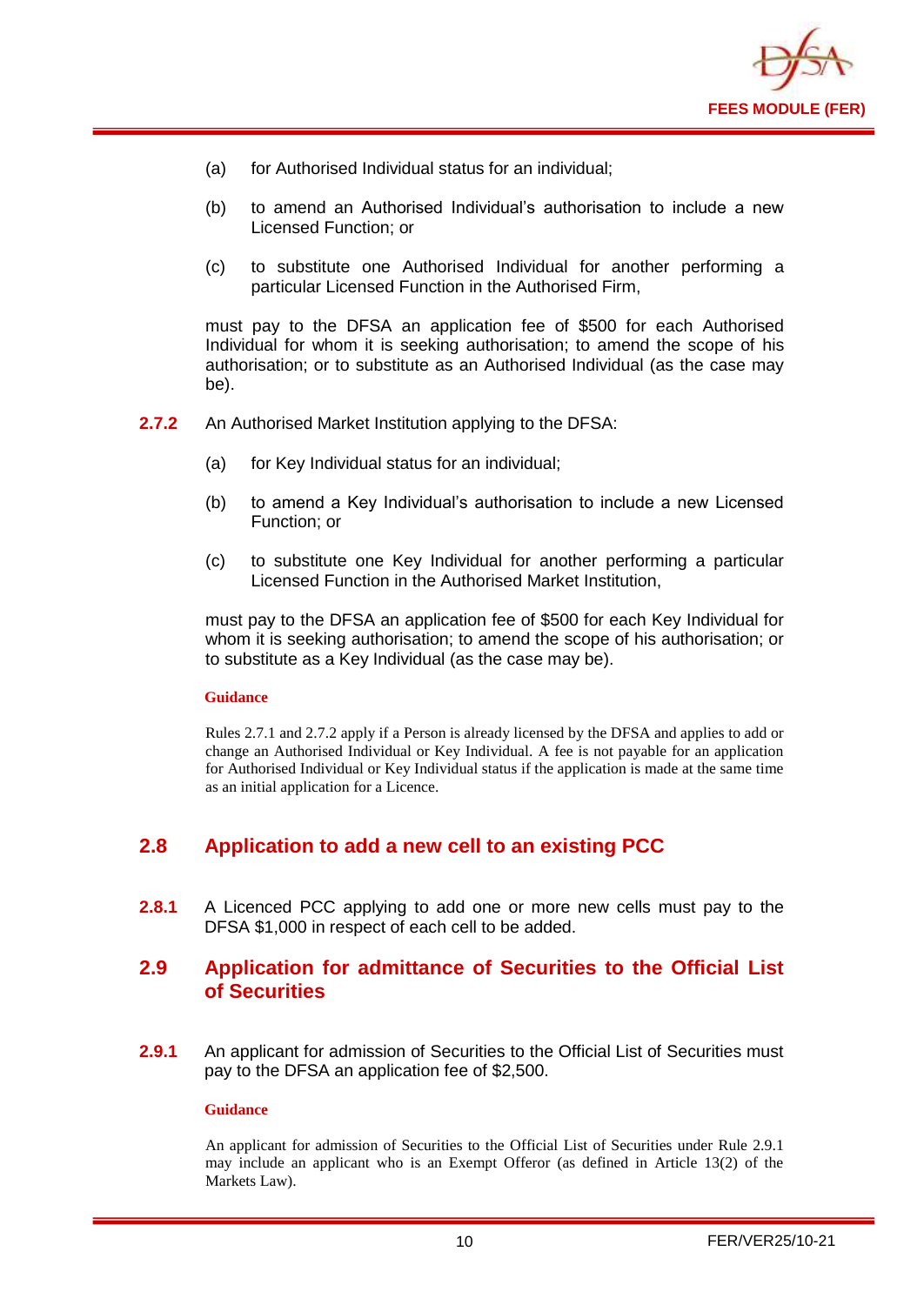

## <span id="page-12-0"></span>**2.10 Application relating to a business transfer scheme**

**2.10.1** An Authorised Firm applying under GEN Rule 12.1.5 for DFSA consent to a transfer scheme must pay to the DFSA an application fee of \$5,000.

#### <span id="page-12-1"></span>**2.11 Application for a waiver or modification**

- **2.11.1** (1) An applicant for a waiver or modification of any Rule in the Rulebook or any Article of the Markets Law must pay to the DFSA an application fee of \$5,000 if, in the DFSA's opinion, the application involves an issue that is novel or complex or will for any other reason require the DFSA to spend a significant amount of time on the application.
	- (2) The fee in (1) does not apply if the application for a waiver or modification is made in conjunction with an application for a Licence.

#### **Guidance**

The DFSA will in some cases determine that a waiver or modification should be standardised, that is, made available to any applicant meeting certain criteria. No fee will be required for an application for a standard waiver or modification. In other cases, the DFSA will assess on a case-by-case basis whether the criteria for a fee set out in Rule 2.11.1 apply.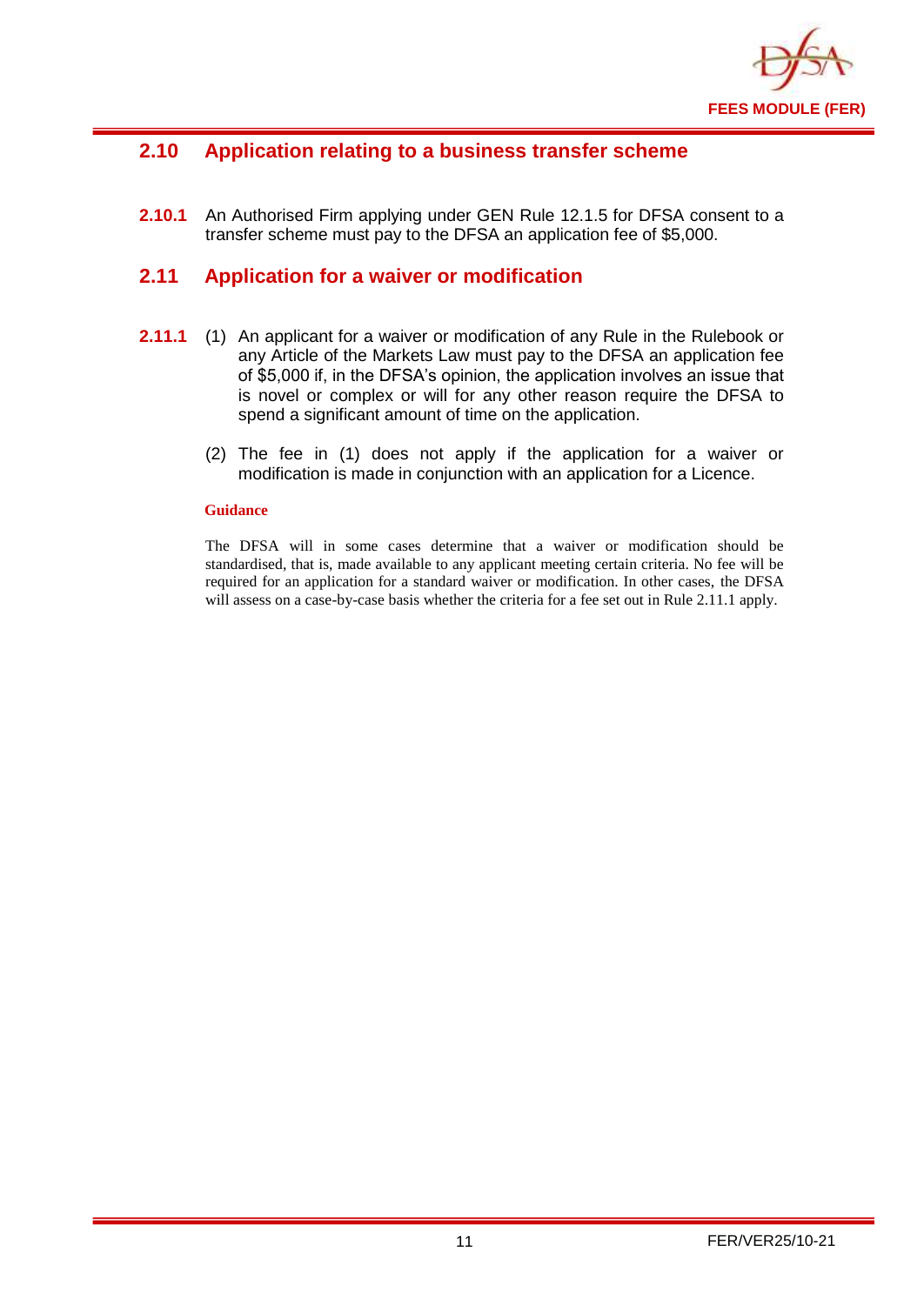

## <span id="page-13-0"></span>**3 ANNUAL FEES**

## <span id="page-13-1"></span>**3.1 Authorised Firms (initial period)**

- **3.1.1** (1) An Authorised Firm must pay to the DFSA the initial annual fee specified in (2) for the initial period of regulation between the date of the grant of its Licence and the end of the year.
	- (2) The initial annual fee is the fee which was payable at the time of its application for the Licence, multiplied by the number of whole calendar months between the date of the grant of the Licence and the end of the year divided by 12.

## <span id="page-13-2"></span>**3.2 Authorised Firms (subsequent periods)**

- **3.2.1** (1) An Authorised Firm must pay to the DFSA an annual fee for any period of regulation after the initial period described in Rule 3.1.1.
	- (2) The annual fee is:
		- (a) the highest of the fees specified in the right hand column of the table in (3) corresponding to the Financial Services specified in the left hand column of the table which the Authorised Firm is authorised to carry on under its Licence; plus
		- (b) the amount specified in the table to Rule 3.2.3 for each applicable factor specified in that table; plus
		- (c) \$1,000 for each complete \$1,000,000 of expenditure, where "expenditure" has the meaning given in Rule 3.2.2; plus
		- (d) \$65,000, if the Authorised Firm is carrying on the Financial Service of Operating an Alternative Trading System or \$150,000 if it is carrying on that Financial Service in relation to an Alternative Trading System that trades Security Tokens that are not admitted to trading on an Authorised Market Institution or other Regulated Exchange; plus
		- (e) \$1,000 for each additional Financial Service specified on its Licence (excluding the relevant Financial Service with the highest fee that applies under (a) and, if applicable, the Financial Service in (d)).
	- (2A) For the purposes of calculating the annual fee under (2) an amount referred to:
		- (a) in  $(2)(b)$  is payable only for the calendar year 2020 and any later calendar year; and
		- (b) in (2)(e) is to be calculated as \$500 per additional Financial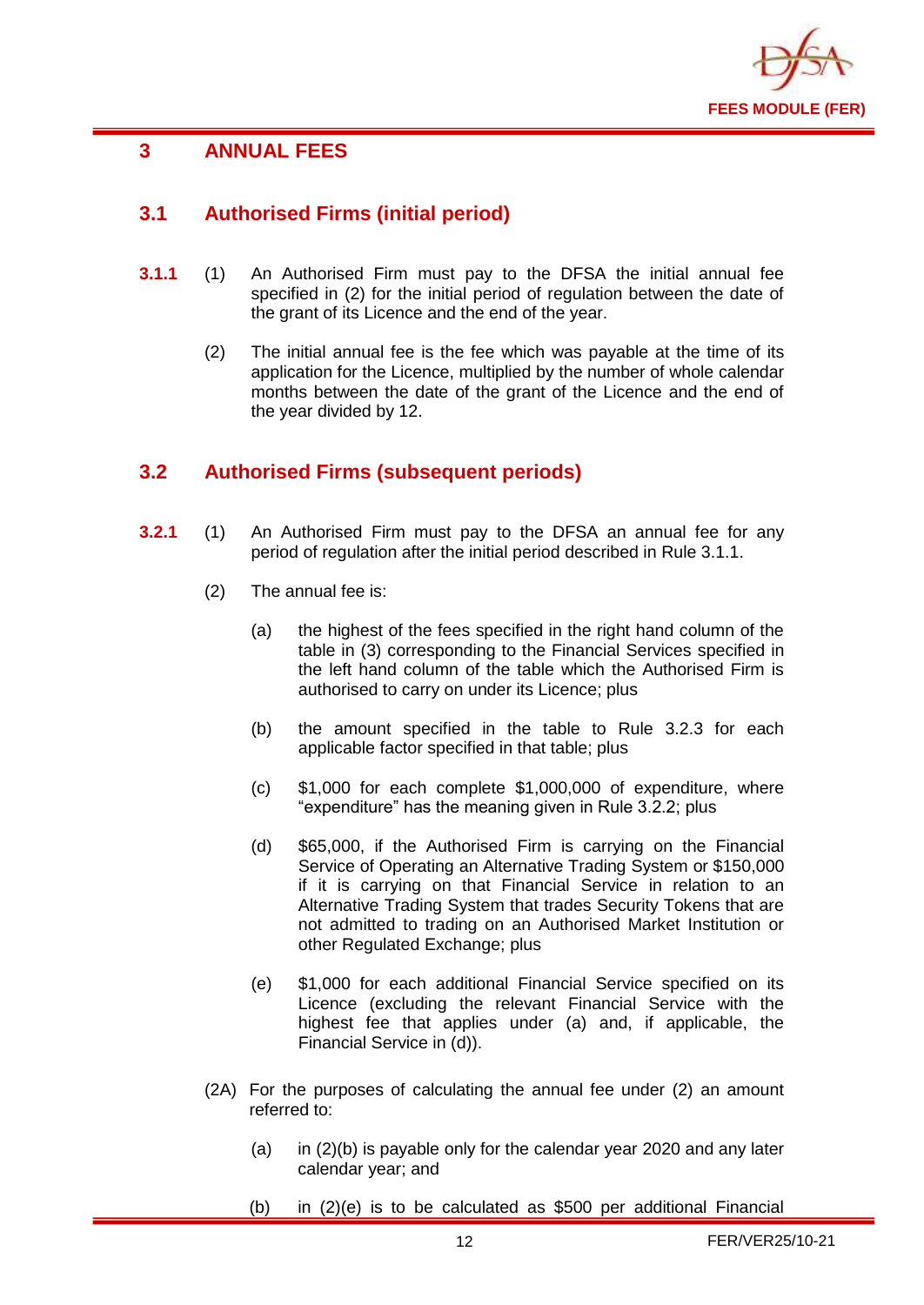

Service instead of \$1,000 for the 2018 calendar year only.

(3) This is the table referred to in (2) (a):

| Accepting Deposits or Providing Credit.                                                                                                                                               |           |
|---------------------------------------------------------------------------------------------------------------------------------------------------------------------------------------|-----------|
| (a) for the calendar year 2018:                                                                                                                                                       | \$85,000  |
| (b) for the calendar year 2019, and any later<br>calendar year:                                                                                                                       | \$100,000 |
| Dealing in Investments as Principal (except as a<br>matched principal).                                                                                                               |           |
| (a) for the calendar year 2018:                                                                                                                                                       | \$45,000  |
| (b) for the calendar year 2019, and any later<br>calendar year:                                                                                                                       | \$50,000  |
| Effecting Contracts of Insurance or Carrying Out<br>Contracts of Insurance where the Authorised<br>Firm is not carrying on business as a Captive<br>Insurer, as a PCC, or as an ISPV. |           |
| (a) for the calendar year 2018:                                                                                                                                                       | \$45,000  |
| (b) for the calendar year 2019, and any later<br>calendar year:                                                                                                                       | \$50,000  |
| Dealing in Investments as a matched principal.                                                                                                                                        | \$25,000  |
| Dealing in Investments as Agent.                                                                                                                                                      | \$25,000  |
| Managing Assets.                                                                                                                                                                      | \$25,000  |
| Providing Custody.                                                                                                                                                                    | \$25,000  |
| Managing a Profit Sharing Investment Account.                                                                                                                                         | \$25,000  |
| Providing Trust Services (if it acts as trustee of<br>one or more express trusts).                                                                                                    | \$25,000  |
| Acting as the Trustee of a Fund.                                                                                                                                                      | \$25,000  |
| Acting as the Administrator of an Employee<br>Money Purchase Scheme.                                                                                                                  | \$25,000  |
| Providing Money Services (if it issues Stored<br>Value).                                                                                                                              | \$25,000  |
| Arranging Deals in Investments.                                                                                                                                                       | \$15,000  |
| Advising on Financial Products.                                                                                                                                                       | \$15,000  |
| Arranging Custody.                                                                                                                                                                    | \$15,000  |
| Arranging Credit and Advising on Credit                                                                                                                                               | \$15,000  |
| Insurance Intermediation.                                                                                                                                                             | \$15,000  |
| Insurance Management.                                                                                                                                                                 |           |
| (a) for the calendar year 2018:                                                                                                                                                       | \$17,500  |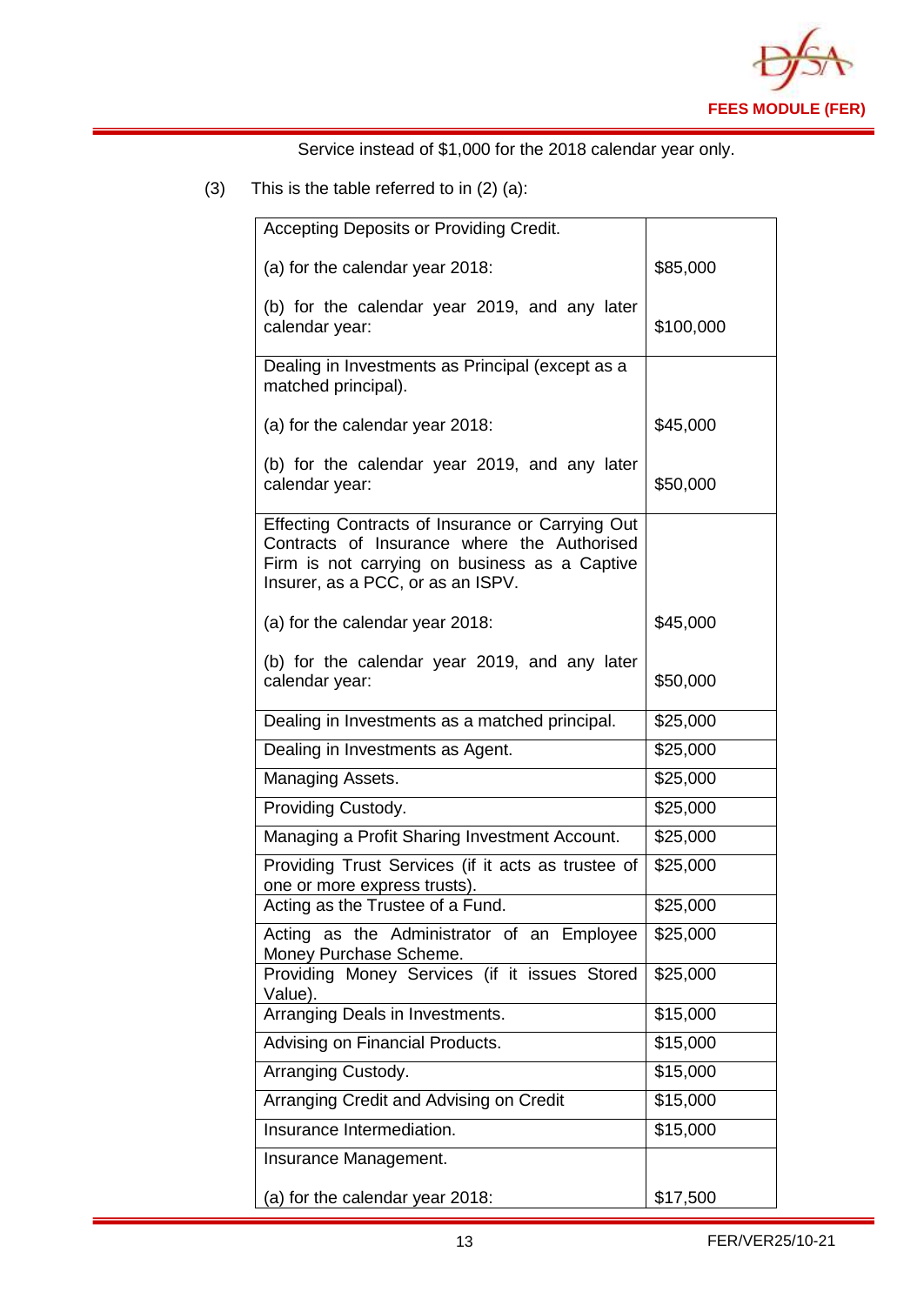

| (b) for the calendar year 2019, and any later<br>calendar year:                                                                                                                         | \$20,000 |
|-----------------------------------------------------------------------------------------------------------------------------------------------------------------------------------------|----------|
| Providing Trust Services (if it does not act as<br>trustee of any express trust).                                                                                                       | \$15,000 |
| Operating a Credit Rating Agency.                                                                                                                                                       |          |
| (a) for the calendar year 2018:                                                                                                                                                         | \$12,500 |
| (b) for the calendar year 2019, and any later<br>calendar year:                                                                                                                         | \$15,000 |
| Providing Fund Administration.                                                                                                                                                          | \$15,000 |
| Operating an Employee Money Purchase<br>Scheme.                                                                                                                                         | \$15,000 |
| Providing Money Services (if it does not issue<br>Stored Value and does not only provide Money<br>Transmission).                                                                        | \$15,000 |
| Managing a Collective Investment Fund if any<br>Fund managed is not a Qualified Investor Fund,<br>a Venture Capital Fund or an Investment<br>Company managed by its Corporate Director. | \$10,000 |
| Operating a Crowdfunding Platform.                                                                                                                                                      | \$10,000 |
| Providing Money Services (if it only provides<br>Money Transmission)                                                                                                                    | \$10,000 |
| Arranging or Advising on Money Services.                                                                                                                                                | \$10,000 |
| Effecting Contracts of Insurance or Carrying Out<br>Contracts of Insurance where the Authorised<br>Firm is carrying on business as a Captive Insurer<br>or as an ISPV.                  | \$5,500  |
| Managing a Collective Investment Fund if the<br>Funds managed are only Qualified Investor<br>Funds, except where all of the Funds are Venture<br>Capital Funds.                         | \$5,000  |
| Managing a Collective Investment Fund if it is an<br>Investment Company managed by its Corporate<br>Director.                                                                           | \$5,000  |
| Effecting Contracts of Insurance or Carrying Out<br>Contracts of Insurance where the Authorised<br>Firm is carrying on business as a PCC:                                               |          |
| (a)<br>for the core; and                                                                                                                                                                | \$8,000  |
| for each cell.<br>(b)                                                                                                                                                                   | \$1,000  |
| Managing a Collective Investment Fund if the<br>only Funds managed are Venture Capital Funds.                                                                                           | \$2,000  |

(4) The annual fee for an Authorised Firm authorised as a Representative Office is \$4,000.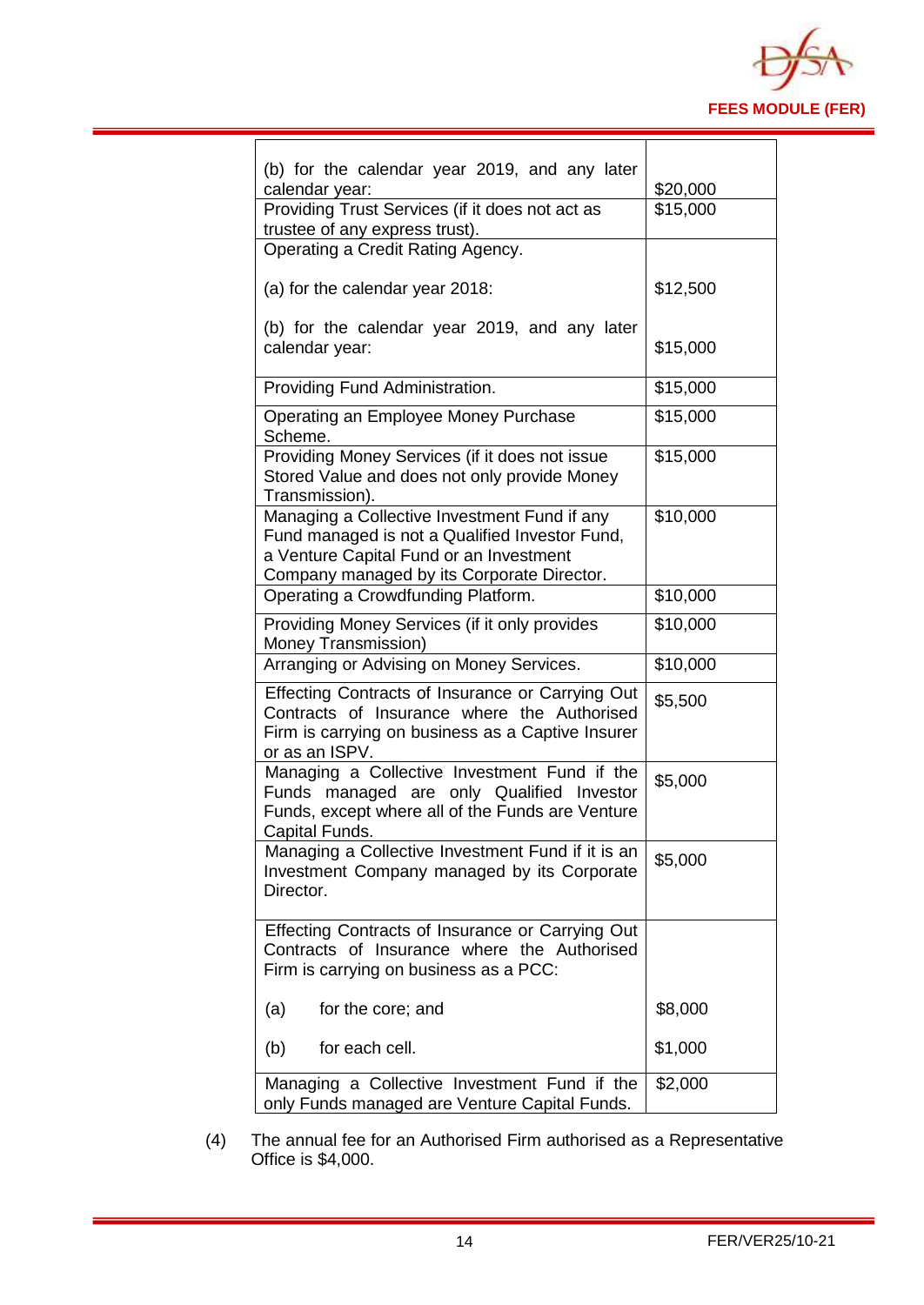

- **3.2.2** (1) For the purposes of Rule 3.2.1 and subject to (2), "expenditure" means:
	- (a) in the case of an Authorised Firm which is a Domestic Firm and to which PIB applies, its annual expenditure calculated as the sum of the amounts entered in its PIB regulatory return in respect of "administrative expenses", "depreciation" and "other operating expenses" in relation to business carried on in or from the DIFC including business carried on through a branch in another jurisdiction;
	- (b) in the case of an Authorised Firm which operates in the DIFC through a Branch and to which PIB applies, its annual expenditure calculated as the sum of the amounts entered in its PIB regulatory return in respect of "administrative expenses", "depreciation" and "other operating expenses" in relation to business carried on in or from the DIFC; and
	- (c) in the case of an Authorised Firm to which PIN applies, its annual expenditure as set out in its IN100 or IN30 Annual Regulatory Return, as the case may be, in respect of business carried on in or from the DIFC including, in the case of a Domestic Firm, business carried on through a branch in another jurisdiction;

for the last financial year for which the Authorised Firm has submitted regulatory returns to the DFSA.

(2) If the last financial year referred to in (1) was not twelve months in duration, the expenditure figure shall be increased or decreased on a pro rata basis to produce an equivalent twelve month figure.

#### **Guidance**

The effect of Rule 3.2.2 is that if an Authorised Firm has not, in accordance with the Rules, submitted its first Annual Regulatory Return, then the amount of expenditure is set at zero for the purpose of Rule  $3.2.1$  (2)(c).

**3.2.3** This is the table referred to in Rule 3.2.1(2)(b):

| <b>Factor</b>                                                      |                                                                                                                                                         | Amount                                                                   |
|--------------------------------------------------------------------|---------------------------------------------------------------------------------------------------------------------------------------------------------|--------------------------------------------------------------------------|
| <b>Systemically Important Financial</b><br><b>Institutions</b>     |                                                                                                                                                         |                                                                          |
| An Authorised Firm that meets both of the<br>following conditions: |                                                                                                                                                         | An amount<br>equal<br>to<br>100% of<br>the<br>fee<br>referred to in Rule |
| (a)                                                                | it is in prudential Category 1, 2 or 5<br>under PIB or it is an Insurer; and                                                                            | $3.2.1(2)(a)$ .                                                          |
| (b)                                                                | it is part of a Group included on the list of<br>global systemically important financial<br>institutions published by the Financial<br>Stability Board. |                                                                          |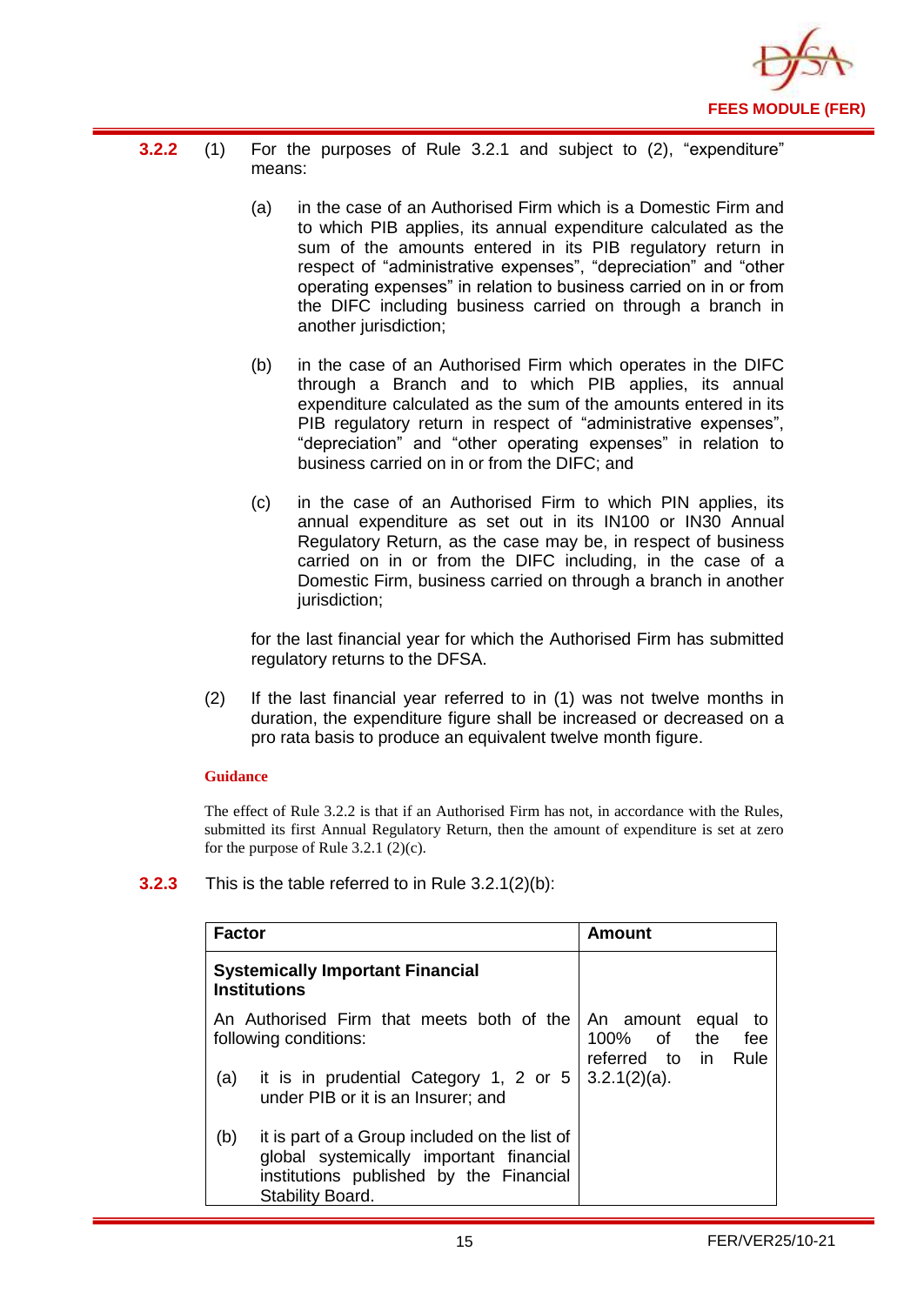

| DFSA is the consolidated or lead<br>supervisor                                                                                                                                                                             |                              |
|----------------------------------------------------------------------------------------------------------------------------------------------------------------------------------------------------------------------------|------------------------------|
| An Authorised Firm for which the DFSA acts as   An amount equal<br>the consolidated prudential supervisor of its $ 100\%$ of the<br>Financial Group or as a lead supervisor of part   referred to in Rule<br>of its Group. | to<br>fee<br>$3.2.1(2)(a)$ . |

#### **Guidance**

If both of the factors set out in the table to Rule 3.2.3 are applicable to an Authorised Firm, then the specified amounts are cumulative.

**3.2.4** An Authorised Firm that is carrying on the Financial Service of Operating an Alternative Trading System must pay an additional annual fee of \$10,000 for carrying on that Financial Service in relation to an Alternative Trading System that trades Investment Tokens and has Direct Access Members.

## <span id="page-17-0"></span>**3.3 Authorised Market Institutions (initial period)**

- **3.3.1** (1) An Authorised Market Institution must pay to the DFSA an initial annual fee specified in (2) for the initial period of regulation between the date of the grant of its Licence and the end of the year.
	- (2) The initial annual fee is \$100,000, multiplied by the number of whole calendar months between the date of the grant of the Licence and the end of the year and divided by 12.

## <span id="page-17-1"></span>**3.4 Authorised Market Institutions (subsequent periods)**

- **3.4.1** An Authorised Market Institution must pay to the DFSA the applicable annual fee prescribed in Rules 3.4.2, 3.4.3, 3.4.4 and 3.4.5 for any period of regulation after the initial period described in Rule 3.3.1.
- **3.4.2** (1) An Authorised Market Institution carrying on the Financial Service of Operating an Exchange must pay to the DFSA an annual fee of \$100,000.
	- (2) An Authorised Market Institution carrying on the Financial Service of Operating a Clearing House must pay to the DFSA an annual fee of \$100,000.
	- (3) An Authorised Market Institution carrying on both of the Financial Services of Operating an Exchange and Operating a Clearing House must pay to the DFSA an annual fee of \$200,000.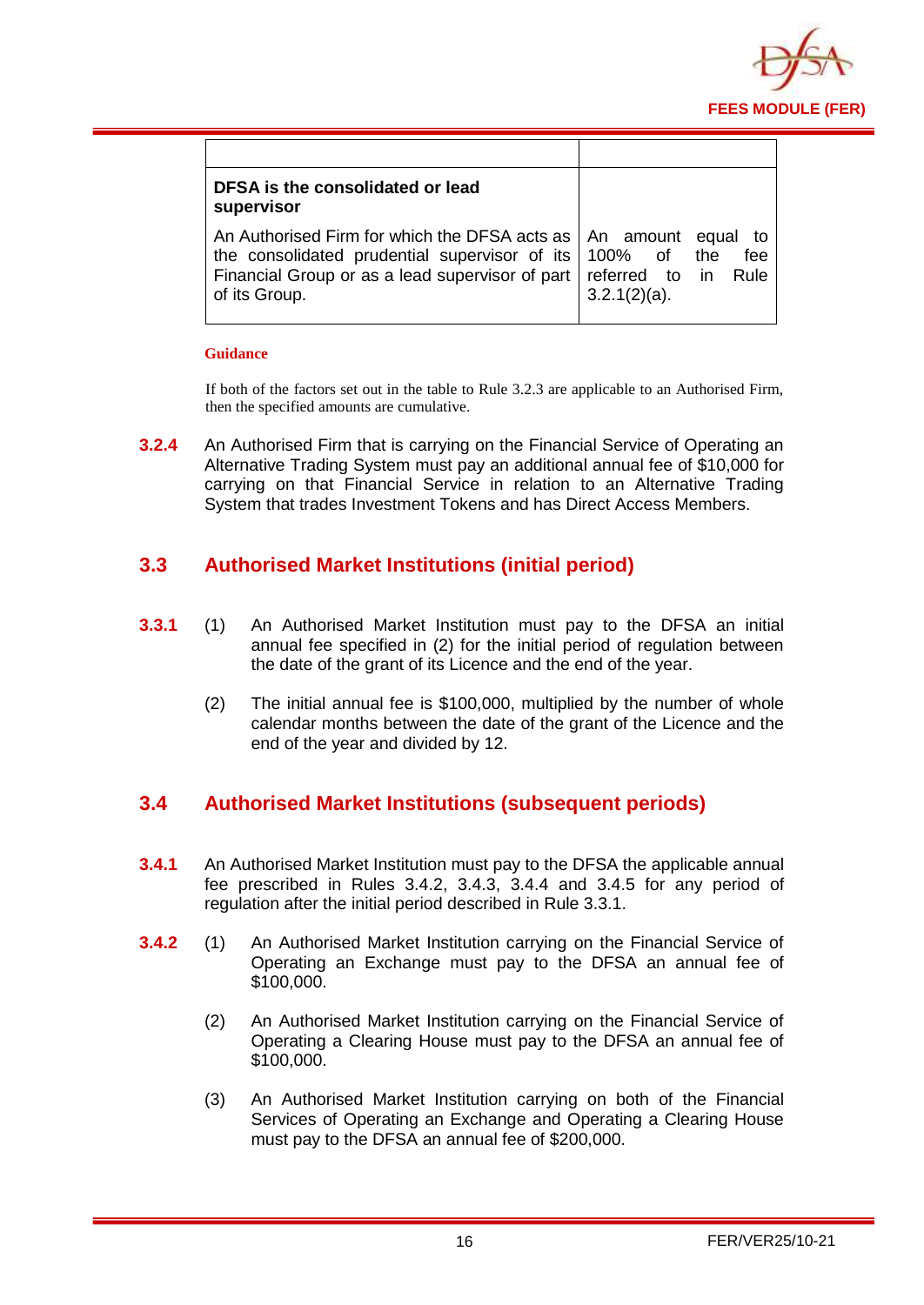

- **3.4.3** An Authorised Market Institution maintaining an Official List of Securities must pay to the DFSA an annual fee of \$75,000.
- **3.4.4** An Authorised Market Institution carrying on the Financial Service of Operating an Alternative Trading System must pay to the DFSA an annual fee of:
	- (a) \$150,000 if it Operates an Alternative Trading System that trades Security Tokens that are not admitted to trading on an Authorised Market Institution or other Regulated Exchange; or
	- (b) \$65,000 in any other case.
- **3.4.5** An Authorised Market Institution must pay an additional annual fee of \$10,000 for Operating an Exchange or Alternative Trading System that trades Investment Tokens and has Direct Access Members.

## <span id="page-18-0"></span>**3.5 Registered Auditors (initial period)**

- **3.5.1** (1) A Registered Auditor permitted under its registration to conduct audits of Authorised Persons (where those Persons are Domestic Firms or Domestic Funds) must pay to the DFSA an initial annual fee for the initial period of registration between the date of the grant of registration and the end of the year calculated in accordance with (2).
	- (2) The initial annual fee is \$7,000 multiplied by the number of whole calendar months between the date of the grant of the registration and the end of the calendar year and then divided by 12.

## <span id="page-18-1"></span>**3.6 Registered Auditors (subsequent periods)**

- **3.6.1** (1) A Registered Auditor permitted under its registration to conduct audits of Authorised Persons (where those Persons are Domestic Firms) or Domestic Funds must, subject to Rule 3.6.3, pay to the DFSA an annual fee calculated in accordance with (2).
	- (2) The amount of the fee payable is specified in the right hand column of the table and is dependent upon the number of audits of Authorised Persons which are Domestic Firms and audits of Domestic Funds specified in the left hand column.

| $0 - 15$<br>16-30 | \$7,000<br>\$7,000<br>plus \$500<br>audit<br>per |
|-------------------|--------------------------------------------------|
|                   | conducted above 15.                              |
| 31 or more        | plus \$1,000<br>\$14,500<br>audit<br>per         |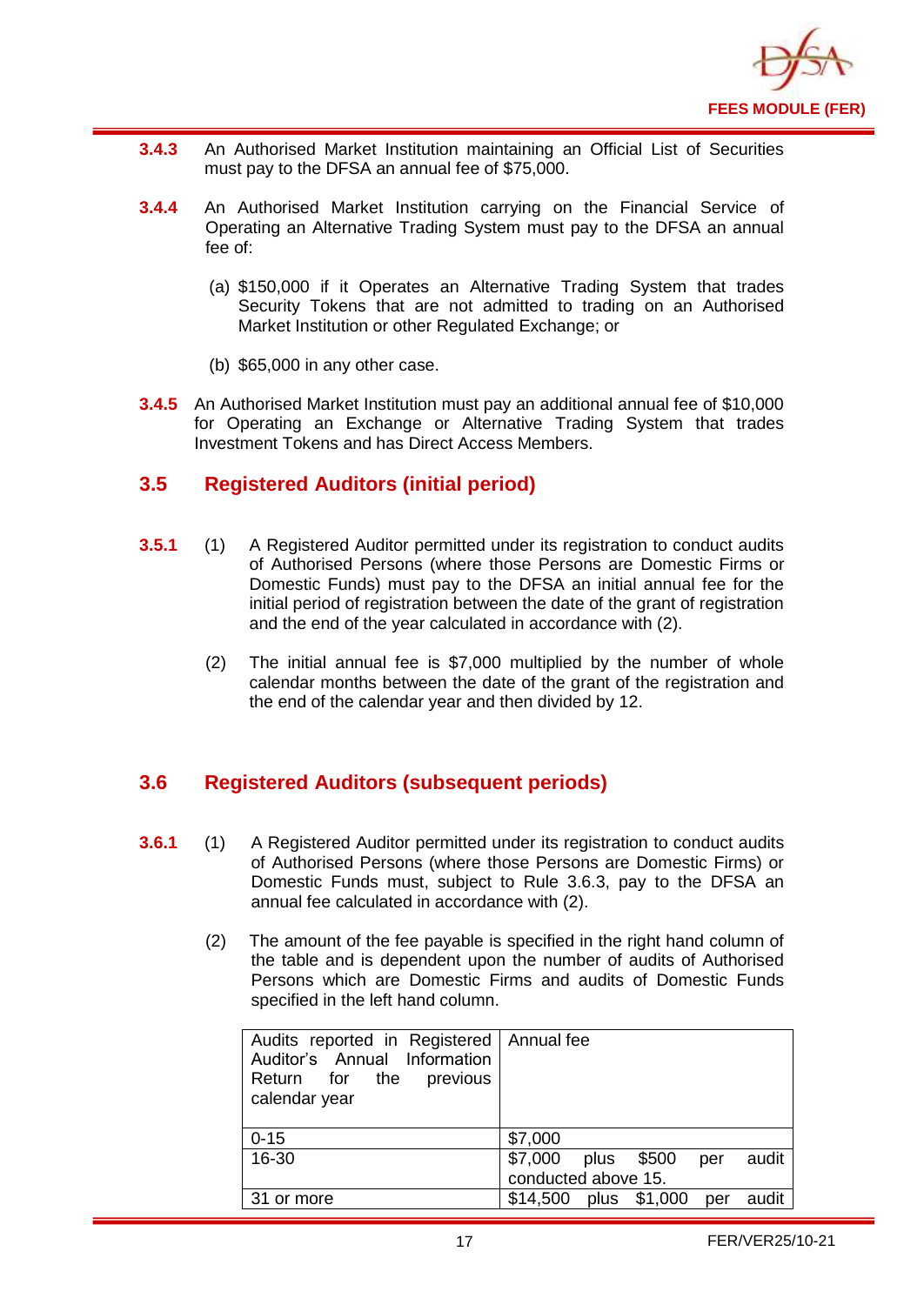

conducted above 30.

- **3.6.2** (1) A Registered Auditor permitted under its registration to conduct audits of Public Listed Companies must, subject to Rule 3.6.3, pay to the DFSA an annual fee calculated in accordance with (2).
	- (2) The amount of the fee is \$5,000 per audit conducted of a Public Listed Company as reported in the Registered Auditor's Annual Information Return for the previous calendar year.
	- (3) No fee is payable under this Rule if the Registered Auditor has not conducted any audits of Public Listed Companies in the previous calendar year.
- **3.6.3** A Registered Auditor permitted under its registration to conduct audits of both:
	- (a) Authorised Persons (where those persons are Domestic Firms) or Domestic Funds; and
	- (b) Public Listed Companies,

must pay to the DFSA an annual fee equal to the amount calculated under Rule 3.6.1 plus the amount calculated under Rule 3.6.2.

## <span id="page-19-0"></span>**3.7 Designated Non-Financial Businesses and Professions (initial period)**

**3.7.1** A DNFBP must pay to the DFSA an annual fee of \$6,000 for the initial period of registration between the date of the grant of registration and the end of the year**.** 

## <span id="page-19-1"></span>**3.8 Designated Non-Financial Businesses and Professions (subsequent periods)**

**3.8.1** A DNFBP must pay to the DFSA an annual fee of \$6,000 for any period of registration after the initial period described in Rule 3.7.1.

## <span id="page-19-2"></span>**3.9 Domestic Funds (initial period)**

- **3.9.1** (1) A Fund Manager must pay to the DFSA in respect of each Domestic Fund for which it is the Fund Manager the initial annual fee prescribed in (3) for the period immediately following registration or notification until the end of the year.
	- (2) The initial annual fee must be paid to the DFSA: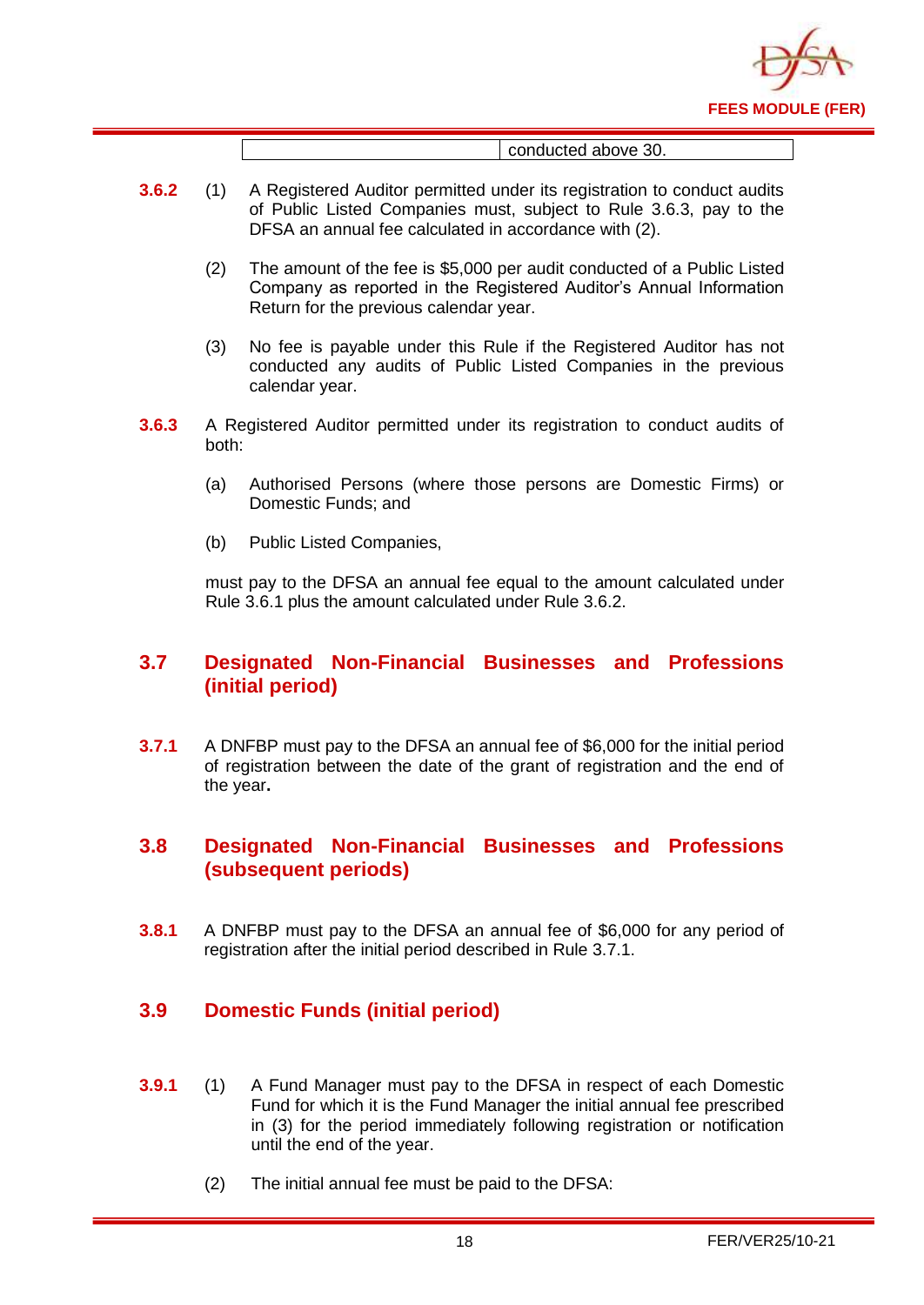

- (a) in the case of a Public Fund, at the time of registration; and
- (b) in the case of an Exempt Fund or Qualified Investor Fund, at the time of notification to the DFSA pursuant to Article 34 of the Collective Investment Law 2010.
- (3) The initial annual fee is \$1000 for a Venture Capital Fund or \$4,000 for any other type of Fund, multiplied in either case by the number of whole months between the date of registration or notification and the end of the calendar year and then divided by 12.

## <span id="page-20-0"></span>**3.10 Domestic Funds (subsequent periods)**

- **3.10.1** (1) A Fund Manager must pay to the DFSA in respect of each Domestic Fund for which it is the Fund Manager the annual fee prescribed in (2) for any period after the initial period described in Rule 3.9.1.
	- (2) The annual fee for any period after the initial period is:
		- (a) for a Venture Capital Fund, \$1,000; or
		- (b) for any other type of Fund, \$4,000.

## <span id="page-20-1"></span>**3.10A Passported Fund**

- **3.10.1A** (1) A Fund Manager must pay to the DFSA an annual fee of \$2,000 in respect of each Passported Fund for which it is the Manager.
	- (2) For the purposes of calculating the fee under (1), if the Fund is an umbrella fund, including, without limitation, a segregated portfolio company or cell company, a fee must be paid for each sub-fund, segregated portfolio or cell, as the case may be, instead of for the umbrella fund, segregated portfolio company or cell company.
	- (3) The initial annual fee is payable in respect of the twelve month period following notification of intention to be a Passported Fund and any subsequent annual fee is payable in respect of the twelve month period commencing on the anniversary of that date.

#### **Guidance**

The annual fee in Rule 3.10.1A is payable only where the DFSA is the Home Regulator of the Passported Fund (see FPR section 7).

### <span id="page-20-2"></span>**3.11 Listed Entities**

**3.11.1** (1) A Listed Entity, other than a SME, that has equity securities admitted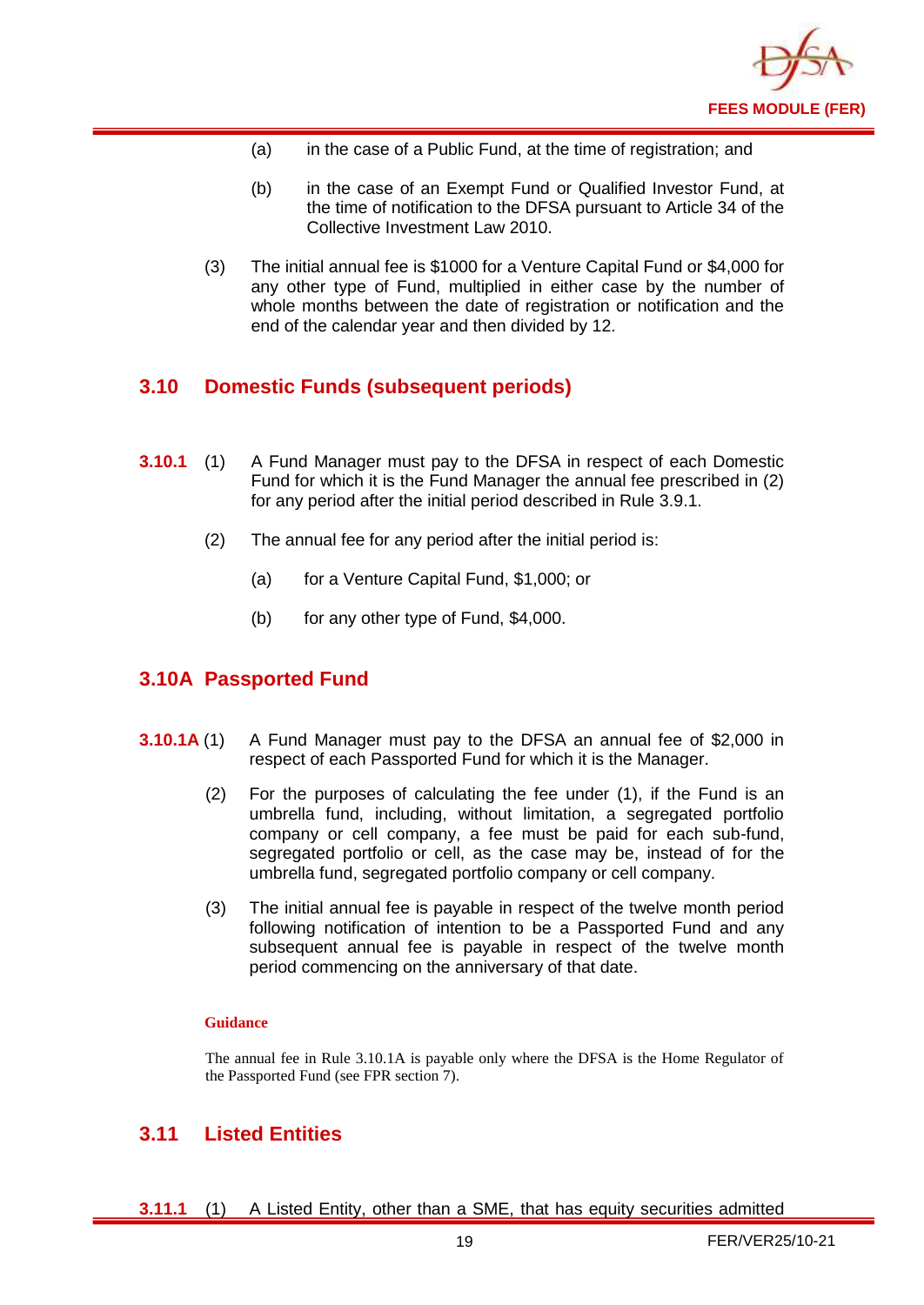

to the Official List of Securities must pay to the DFSA an annual fee consisting of \$2,500 plus the additional fee (if any) calculated in accordance with the table to this Rule.

#### **Table**

| <b>Additional Fee</b>                                     |                                                                                      |
|-----------------------------------------------------------|--------------------------------------------------------------------------------------|
| Market capitalisation in<br>millions of the Listed Entity | USD   Fee payable in respect of each  <br>USD million of<br>market<br>capitalisation |
| 0 to 100                                                  | \$0                                                                                  |
| >100 to 500                                               | \$5                                                                                  |
| >500 to 5,000                                             | \$1                                                                                  |
| >5,000 to 10,000                                          | \$0.50                                                                               |
| >Greater than 10,000                                      | \$0.25                                                                               |

- (2) A Listed Entity that is a SME that has equity securities admitted to the Official List of Securities must pay to the DFSA an annual fee of \$10,000.
- (3) In (1) and (2), "equity securities" means Shares, Certificates over Shares and Warrants over Shares.
- (4) For the purposes of the table to (1), the market capitalisation of the Listed Entity must be determined as at the last business day in November of the year before the calendar year to which the annual fee relates and is to be based on the official closing price on the AMI at the end of that day.

#### **Guidance**

- 1. The market capitalisation of a Listed Entity is calculated by multiplying the number of listed equity securities by the closing price per equity security on the relevant day.
- 2. The following is an example of how the annual fee under Rule 3.11.1 is calculated for a Listed Entity (other than a SME). The Listed Entity has equity securities admitted to the Official List of Securities. On the last business day of November of the year before the relevant calendar year, it had a market capitalisation of USD 750 million. Its annual fee for the calendar year will be calculated as follows:

| Fixed fee                           | \$2,500                    |
|-------------------------------------|----------------------------|
| Additional fee, consisting of:      |                            |
| initial USD 100mn of capitalisation | \$0 (100 x 0)              |
| capitalisation from USD 100mn to    | \$2,000 (400 x 5)          |
| USD 500mn                           |                            |
| remaining<br><b>USD</b><br>$250$ mn | of   $$250 (250 \times 1)$ |
| capitalisation                      |                            |
| Total                               | \$4,750                    |

## <span id="page-21-0"></span>**3.12 Recognised Body (Initial and subsequent periods)**

**3.12.1** (1) A Recognised Body must pay to the DFSA the initial annual fee specified in (2) for the initial period of recognition between the date of its recognition and the end of the year.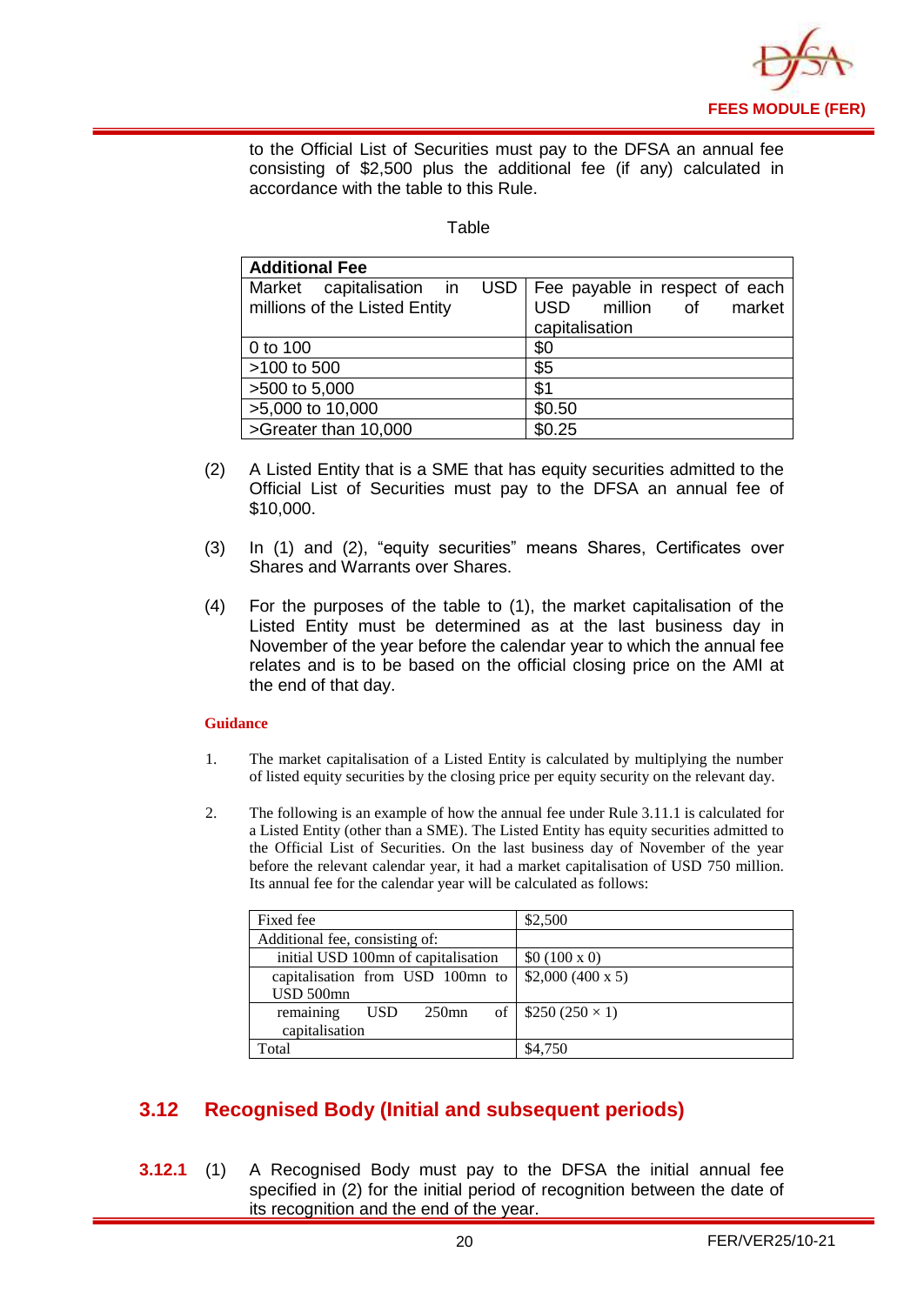

- (2) The initial annual fee is calculated as the annual fee specified in Rule 3.12.2, multiplied by the number of whole calendar months between the date of recognition and the end of the year divided by 12.
- **3.12.2** A Recognised Body must, after the initial period referred to in Rule 3.12.1, pay to the DFSA an annual fee of \$1,000.

#### **Guidance**

Recognised Members do not have to pay an annual fee.

## <span id="page-22-0"></span>**3.13 Transitional**

- **3.13.1** (1) Except as provided in (2), the amendment made by Instrument No. 214 of 2018 relating to the annual fee for Providing Trust Services does not affect any annual fee that has already been paid or is payable by an Authorised Firm under this chapter in respect of the 2018 calendar year.
	- (2) If an Authorised Firm is granted a Licence after the commencement of the amendment referred to in (1), then for the purposes of calculating the initial annual fee payable by the Authorised Firm under section 3.1, the amendment to the annual fee is to be taken into account.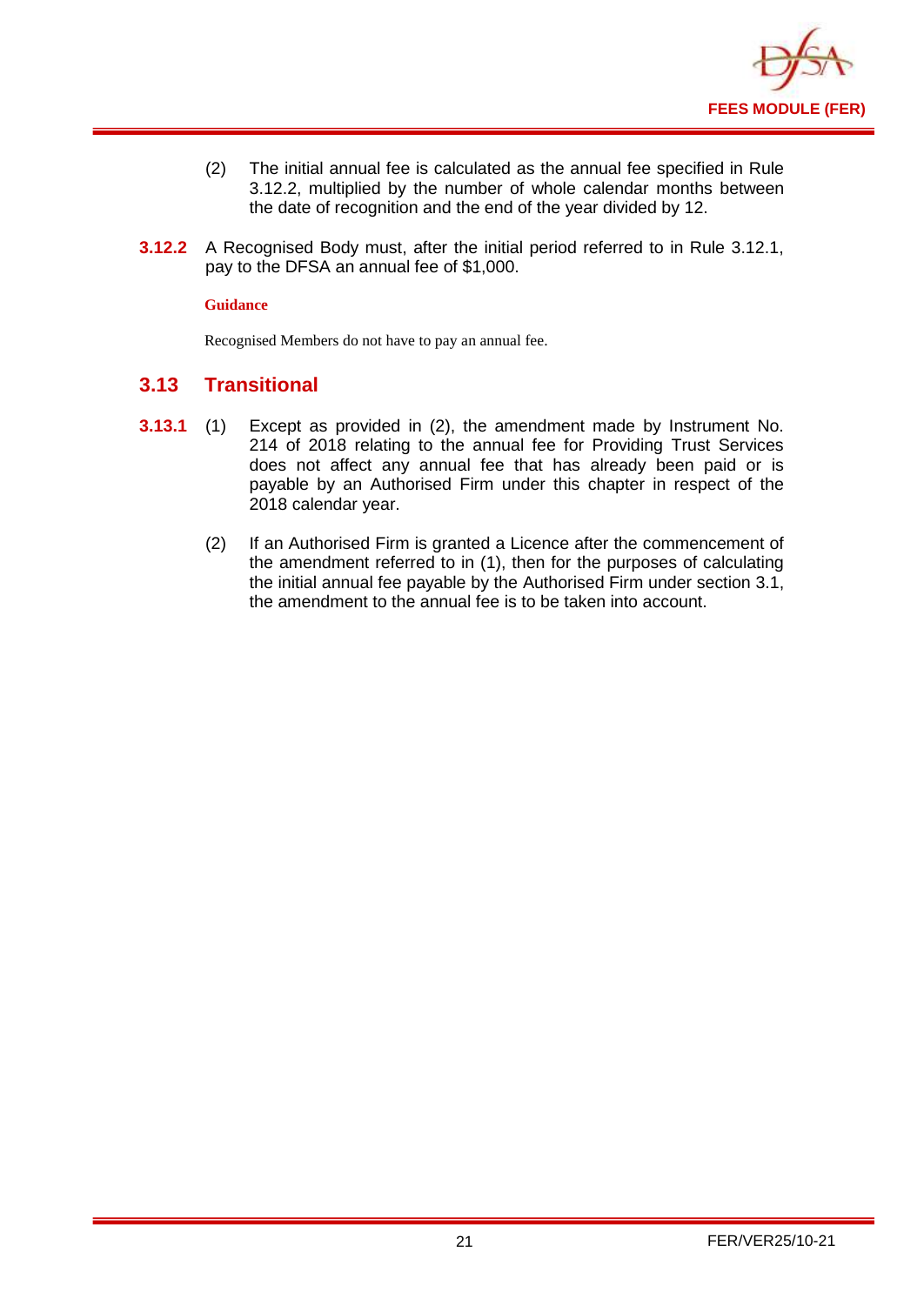

## <span id="page-23-0"></span>**4 FILING FEES**

## <span id="page-23-1"></span>**4.1 Filing a Prospectus, Issue Note or other document for approval**

- **4.1.1** (1) A Person filing a Prospectus or other document with the DFSA, for approval in accordance with Rule 2.4.1(i)(iii), section 2.6, section 2.7, section 6.3 or Rule 9.7.4 of MKT must pay to the DFSA the applicable fee specified in the table in (2).
	- (2) This is the table referred to in (1):

| <b>Filing event</b>                                                                                                | <b>Equity Securities</b> | <b>Non-Equity</b><br><b>Securities</b> |
|--------------------------------------------------------------------------------------------------------------------|--------------------------|----------------------------------------|
| Prospectus or equivalent<br>document, other than for<br>a SME                                                      | \$35,000                 | \$10,000                               |
| Prospectus or equivalent<br>document for a SME                                                                     | \$10,000                 | \$10,000                               |
| <b>Registration Statement</b>                                                                                      | \$27,500                 | \$7,500                                |
| Securities<br>Note<br>and<br>Summary                                                                               | \$7,500                  | \$2,500                                |
| Supplementary<br>Prospectus                                                                                        | \$2,000                  | \$2,000                                |
| Programme update                                                                                                   | n/a                      | \$8,000                                |
| other document<br>Any<br>which is required by the<br>Markets Law or Markets<br>Rules to be approved by<br>the DFSA | \$5,000                  | \$3,000                                |

- (3) In (2), "equity securities" means Shares, Certificates over Shares and Warrants over Shares, and "non-equity securities" means all other Securities.
- (4) The fee payable under (1) must be paid to the DFSA before the filing of the Prospectus or other document.
- (5) A Prospectus or other document will not be considered to have been properly filed until the fee payable under (1) has been paid to the DFSA.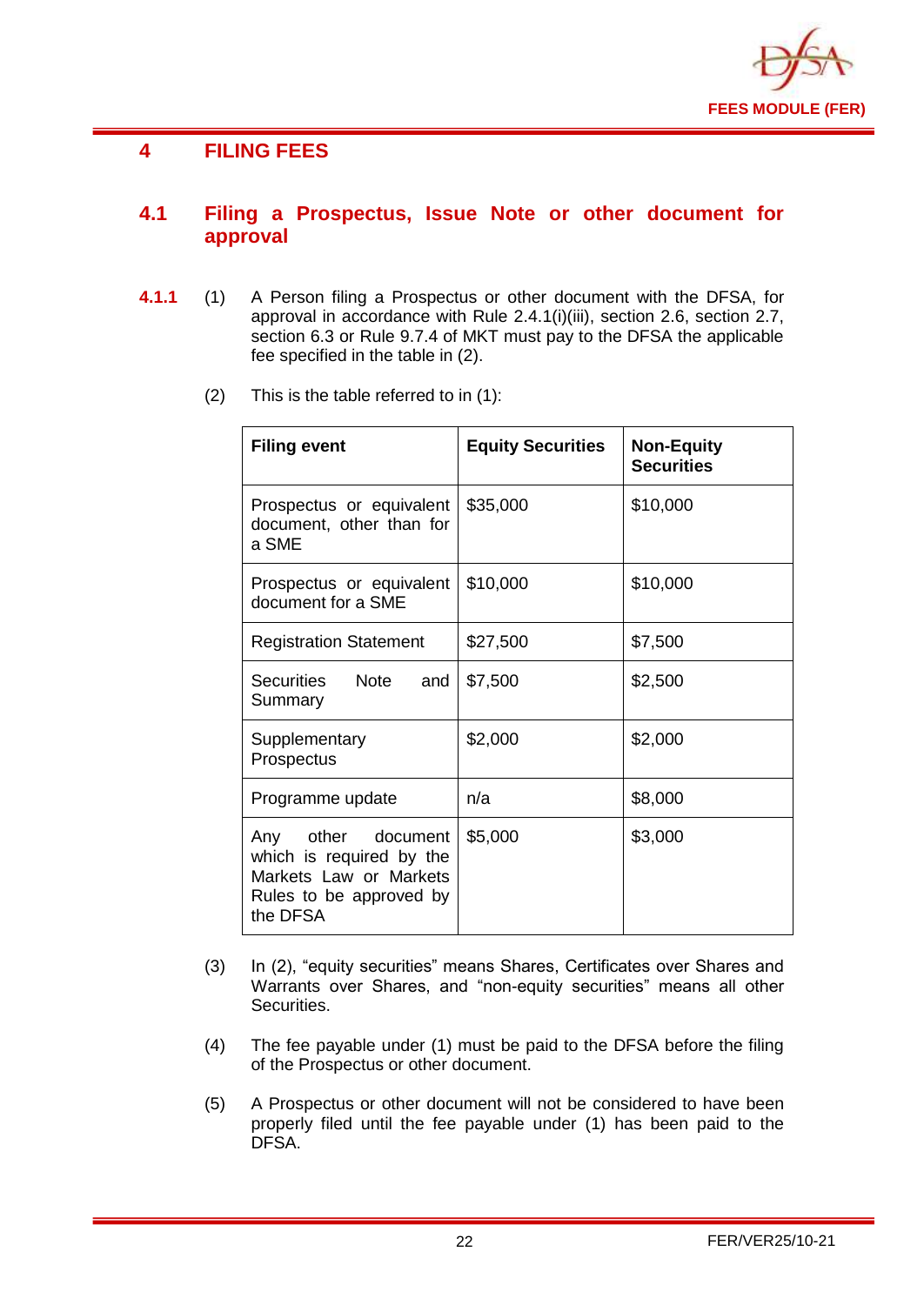

#### **Guidance**

The DFSA may levy a supplementary fee under Rule 1.2.7 if it appears to it that approval of a Prospectus or other document is likely to cause it to incur substantial additional costs, for example, because the Prospectus or transaction is complex. In such cases, the DFSA will usually discuss with the Issuer the level of supplementary fee before, or as soon as possible after, the submission of an application for approval of the document.

- **4.1.2** A Person required to pay a fee under Rule 4.1.1, must pay to the DFSA an additional fee of \$2,500 when filing a Prospectus or other document if the Prospectus or other document relates to Security Tokens that are:
	- (a) to be admitted to trading on an ATS; and
	- (b) not admitted to trading on either an Authorised Market Institution or a Regulated Exchange.

#### **Guidance**

The fee under Rule 4.1.2 is not payable for Security Tokens that are already admitted to trading on an Authorised Market Institution, as a separate fee will have been paid under Rule 2.9.1 for their application for listing.

## <span id="page-24-0"></span>**4.2 Filing a reference with the FMT**

- **4.2.1** A fee of \$5,000 must be paid to the DFSA before a reference to the FMT is considered filed with the FMT.
- **4.2.2** The president of the FMT may waive all or part of the \$5,000 filing fee if the Person commencing the reference is an individual and if, in the circumstances, the president considers it is equitable to do so.

## <span id="page-24-1"></span>**4.3 Seeking consent to commence a regulatory proceeding before the FMT**

- **4.3.1** A fee of \$5,000 must be paid to the DFSA by a Person seeking the consent of the DFSA to bring a regulatory proceeding before the FMT.
- **4.3.2** The DFSA may waive all or part of the \$5,000 fee if the Person seeking the consent is an individual and if, in the circumstances, the DFSA considers it is equitable to do so.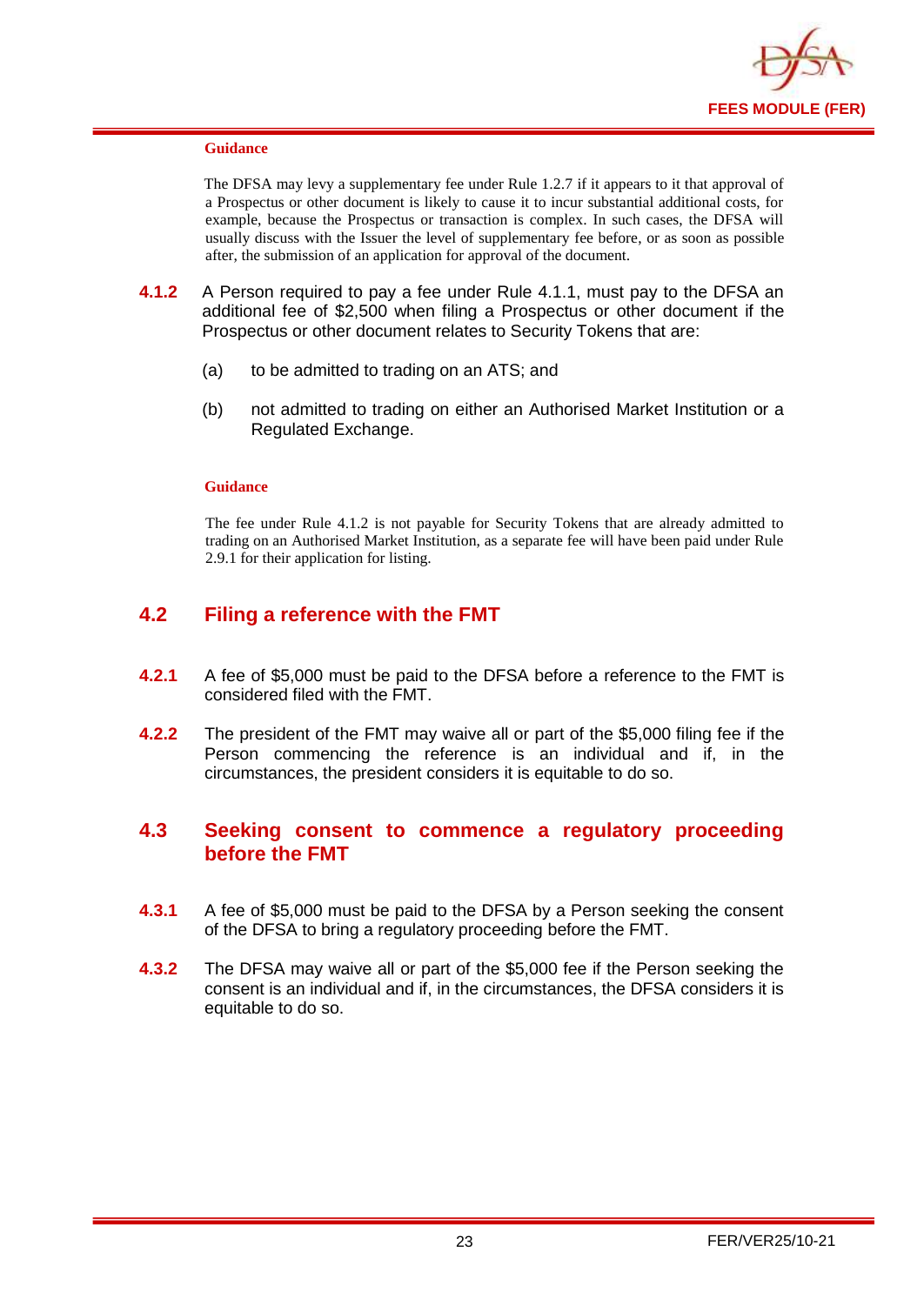

## <span id="page-25-0"></span>**5 TAKEOVER FEES**

## <span id="page-25-1"></span>**5.1 Bid Documents**

- **5.1.1** (1) Fees are payable on Bid Documents and the Bidder is responsible for the payment to the DFSA of the applicable fee in accordance with (2) and (3).
	- (2) The Bidder must pay to the DFSA the fee specified in the right hand column of the table in (4) which corresponds to the value of the Bid specified in the left hand column of the table.
	- (3) In regard to the value of the Bid for the purposes of (2):
		- (a) where there are alternative Bids, the alternative with the highest value must be used to calculate the value of the Bid. Bids for all classes of equity Share capital must be included in the calculation of the value of the Bid, but Bids for non-equity Share capital, Convertibles, Options and the like must not;
		- (b) when a merger is effected by Bids for both entities by a new entity created to make the Bids, the fee will be determined by the value of the lower of the two Bids; and
		- (c) when the fee falls to be calculated on the basis of the value of the Securities to be issued as consideration, it must be computed by reference to the closing price of the relevant Securities at the last practicable date before the publication of the Bid Document as stated in that document or, as the case may be, by reference to the estimated value of any unlisted Securities consideration given in the document.
	- (4) This is the table referred to in (2):

| Value of the Bid in<br><b>US\$ million</b> | Fee in<br>US\$ |
|--------------------------------------------|----------------|
| Less than 5                                | 7,500          |
| Over 5 to 25                               | 15,000         |
| Over 25 to 100                             | 55,000         |
| Over 100 to 500                            | 150,000        |
| Over 500                                   | 370,000        |

#### **Guidance**

1. Where a Bidder issues a revised Bid Document that increases the value of the Bid, the DFSA will require payment of the difference between the fee that would be applicable under the table in Rule 5.1.1 (4) in respect of the value of the revised Bid, and the fee previously paid in respect of the value of the initial Bid.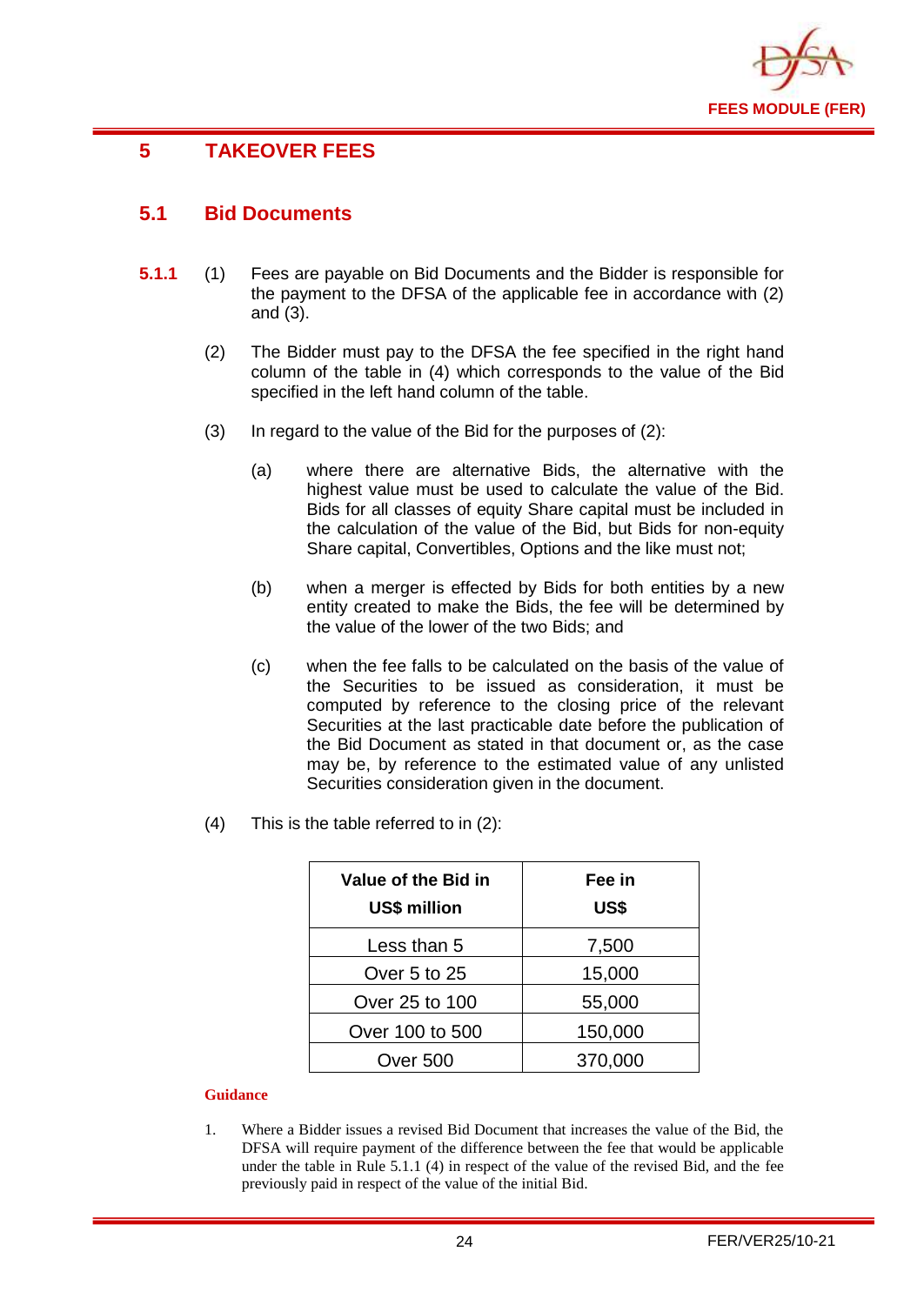

- 2. In relation to the giving of an estimated value of any unlisted Securities consideration, see TKO Rule 1.4.1 (m).
- **5.1.2** In all cases a note setting out the calculation of the fee must accompany the Bid Document provided to the DFSA. If the Bid is revised, a similar note must be provided with the revised Bid Document and any necessary further payment.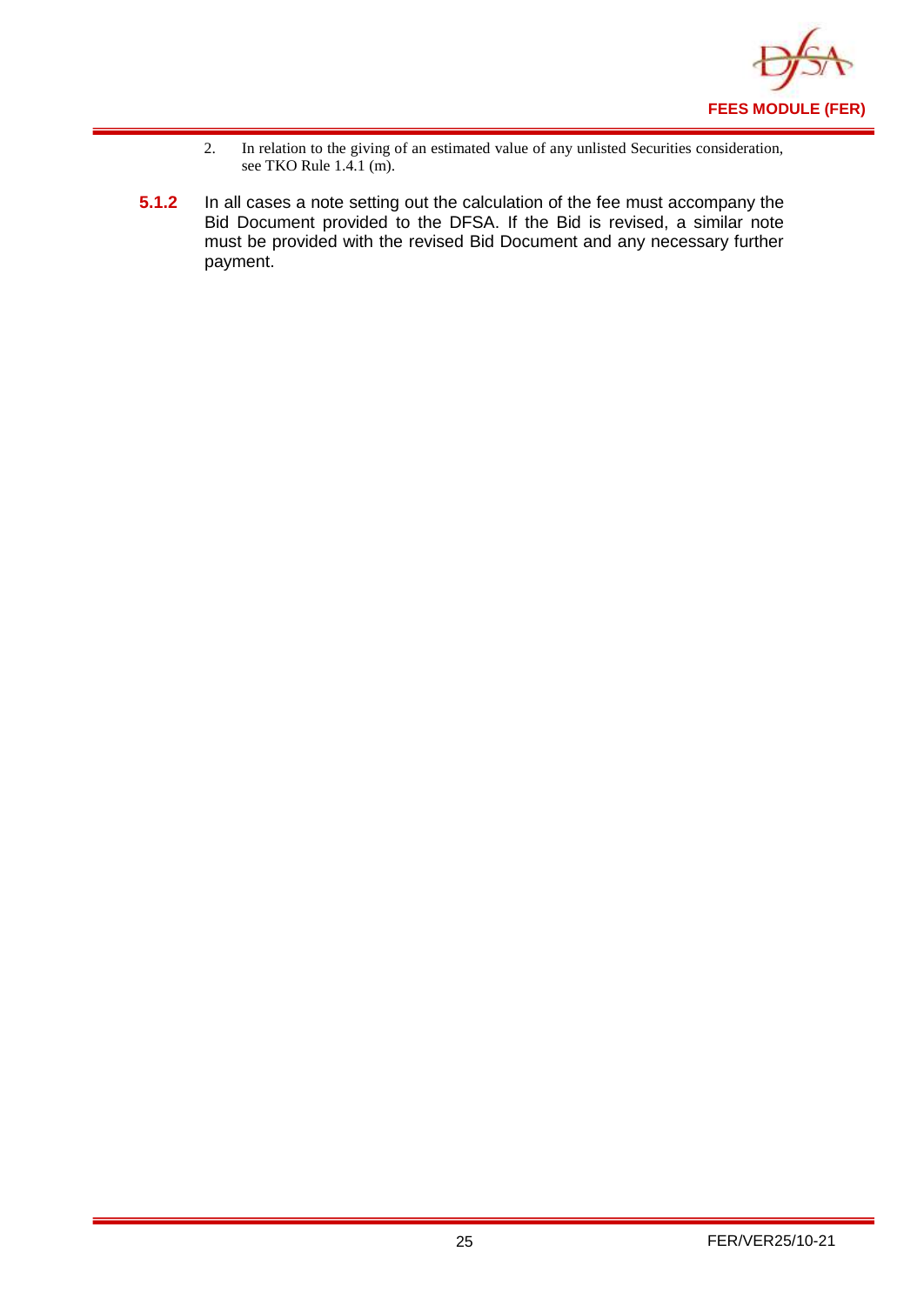

## <span id="page-27-0"></span>**6 FEES FOR OTHER SUPERVISORY EVENTS**

#### **Application to approve change of control**

- **6.1.1** A Person applying for written approval to acquire or to increase its level of control in a Domestic Firm must pay to the DFSA an application fee of:
	- (a) \$5,000 if the application is complex; or
	- (b) \$3,000 in any other case.
- **6.1.2** A Person applying for written approval to become the Controller of or to increase its level of control in an Authorised Market Institution must pay to the DFSA an application fee of:
	- (a) \$5,000 if the application is complex; or
	- (b) \$3,000 in any other case.
- **6.1.3** An application is 'complex' for the purposes of Rule 6.1.1 or 6.1.2 if the Person who proposes to acquire, become a Controller of, or increase its level of control in, the relevant Authorised Person:
	- (a) is from a jurisdiction where there is no bilateral memorandum of understanding in place between the DFSA and the relevant Financial Services Regulator in that jurisdiction;
	- (b) has no experience of operating or controlling the type of business to which the application relates;
	- (c) has previously contravened any legislation or been the subject of enforcement, supervisory or civil action by a government body or agency, the DFSA or any other Financial Services Regulator;
	- (d) is a Controller of another Authorised Person in the DIFC and approval of the application may give rise to a material conflict of interest; or
	- (e) proposes, in connection with the acquisition or change of control, to change the business model, business activities or senior management of the Authorised Person.

#### **Request to withdraw a Licence**

- **6.1.4** An Authorised Person applying to have its Licence withdrawn must pay to the DFSA an application fee of \$5,000 if, when it applies, the Authorised Person:
	- (a) Provides Custody;
	- (b) has Deposits that must be repaid;
	- (c) holds or controls Client Assets or Insurance Monies;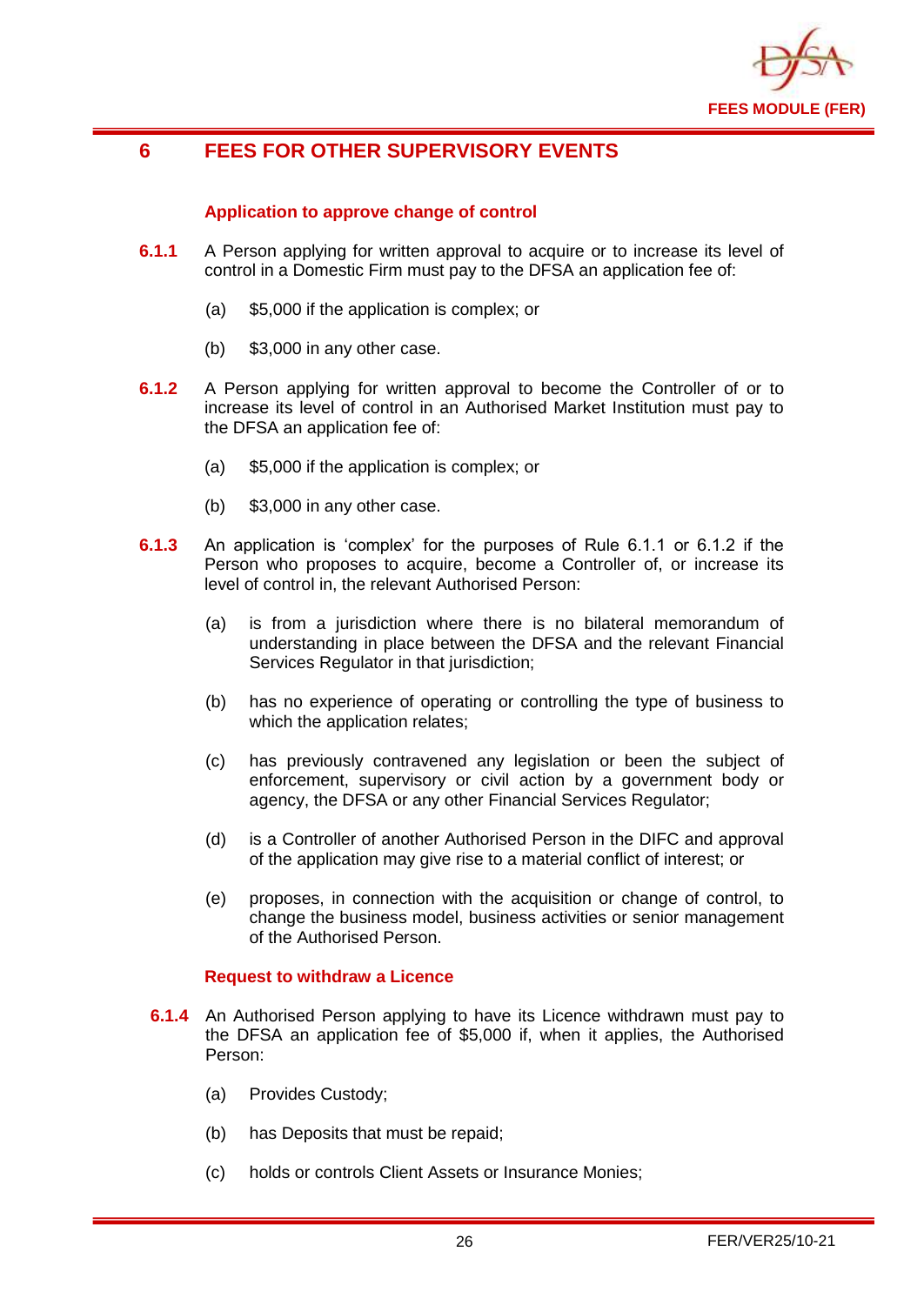

- (d) has a significant liability to a creditor;
- (e) is the subject of a civil claim made by a Client; or
- (f) is the subject of enforcement, supervisory or civil proceedings by the DFSA or a Financial Services Regulator.

#### **Opening a branch or subsidiary in another jurisdiction**

- **6.1.5** (1) A Domestic Firm must pay to the DFSA the fee specified in (2) if it notifies the DFSA of either:
	- (a) the proposed establishment of a branch office or subsidiary outside the DIFC; or
	- (b) the proposed Major Acquisition of a Body Corporate outside the DIFC.
	- (2) The notification fee under (1) is an amount equal to 50% of the fee that applies under Rule 3.2.1(2)(a).